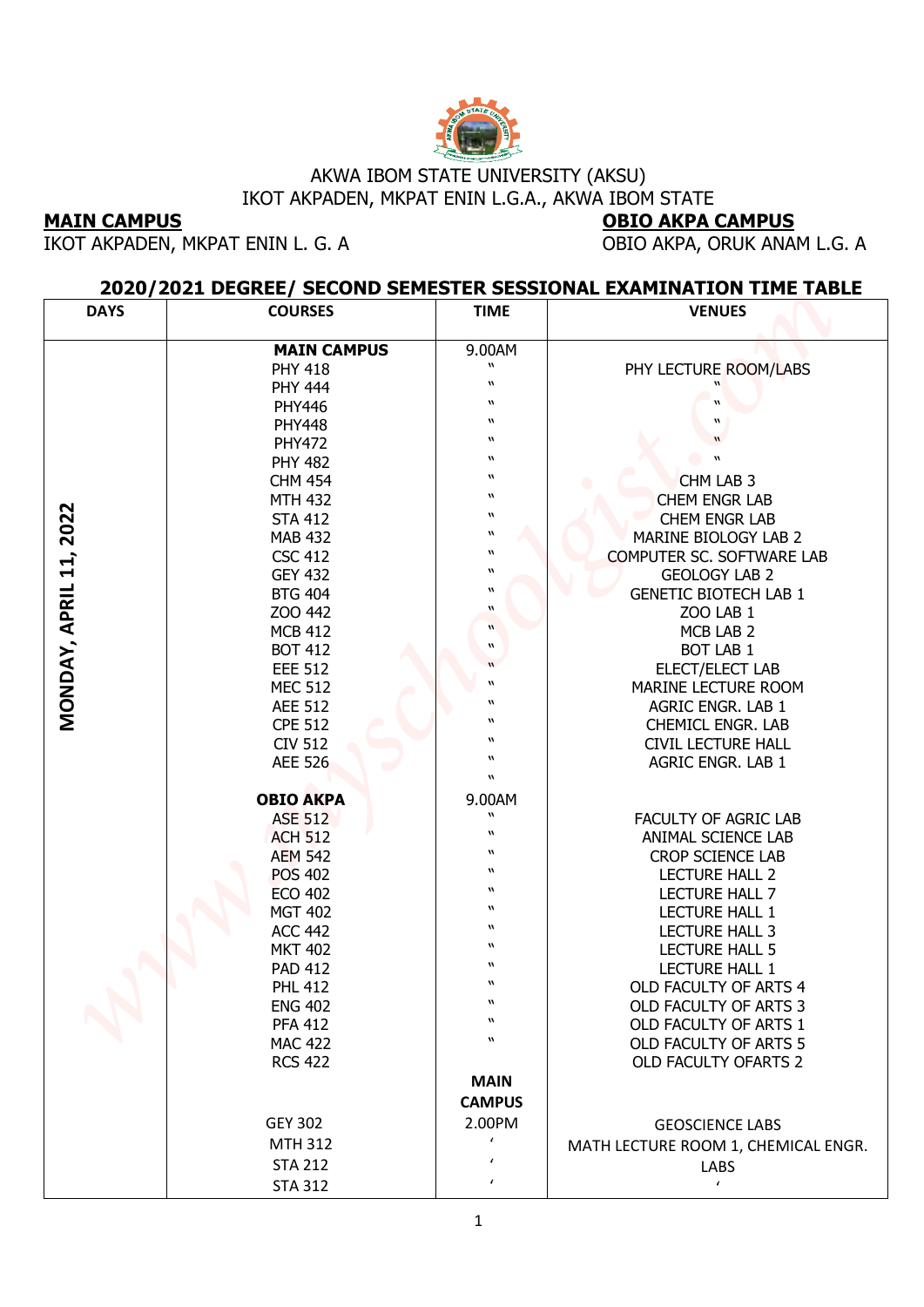| <b>ENG 312</b> | $\pmb{\prime}$ | <b>AUDITORIUM</b>                  |
|----------------|----------------|------------------------------------|
| <b>PHY 212</b> | $\pmb{\prime}$ | TETFUND PAV 1, 2, ELECT/PHY LABS   |
|                | $\epsilon$     |                                    |
| <b>CHM 242</b> | $\epsilon$     | CHEMISTRY LAB 1, 2, PHY LECT. HALL |
| ZOO 202        | $\epsilon$     | ZOOLOGY LAB                        |
| <b>BCH 202</b> | $\pmb{\prime}$ | <b>BIOLOGY LABS/LECTURE HALL</b>   |
| <b>MAB 252</b> | $\pmb{\prime}$ | MARINE BIOLOGY LAB 1 & 2           |
| <b>GEY 252</b> | $\pmb{\prime}$ | <b>GEOLOGY LAB</b>                 |
| <b>EDU 212</b> | $\epsilon$     | EDU LECTURE ROOM                   |
| <b>CIV 312</b> |                | CIV LECT. HALLS/ LABS              |
|                |                |                                    |
|                |                |                                    |
|                |                |                                    |
|                |                | <b>OBIO AKPA CAMPUS</b>            |
| <b>MGT 202</b> | 2.00PM         | HALL 1, 2 & 3                      |
| <b>ECO 202</b> | $\epsilon$     | HALL 1, 2. 3 & 5                   |
| <b>POS 202</b> | $\epsilon$     | HALL <sub>5</sub>                  |
| <b>AEM 212</b> | $\epsilon$     | AGRIC HALL 1,2.3                   |
| <b>ACH 322</b> | $\epsilon$     | AGRIC HALL 1,2.3                   |
| <b>APH 312</b> |                | AGRIC HALL 1,2,3                   |
| <b>APH 322</b> | $\epsilon$     | AGRIC HALL 1,2,3                   |
| <b>MGT 312</b> |                | HALL 4                             |
| <b>PAD 222</b> |                | HALL 7                             |
| <b>ECO 372</b> |                | HALL 7                             |
| <b>POS 322</b> |                | HALL 8                             |
| <b>PFA 212</b> |                | OLD FACULTY OF ART 4               |
| <b>MAC 202</b> |                | <b>ASSEMBLY HALL</b>               |
| <b>ENG 202</b> | $\epsilon$     | <b>TETFUND PAV</b>                 |
| <b>HIS 212</b> |                | <b>TETFUND PAV</b>                 |
| <b>RCS 212</b> |                | OLD FACULTY OF ART 2               |
| <b>MAC 302</b> |                | <b>ASSEMBLY HALL</b>               |
| <b>PHL 312</b> |                | $Q/B$ 6                            |
| <b>PFA 312</b> |                | OLD FACULTY OF ART 5               |
| <b>HIS 312</b> |                | <b>TETFUND</b>                     |
| <b>PAD 302</b> |                | HALL 7                             |
| <b>ENG 322</b> | $\epsilon$     | OLD FACULTY OF ART 3               |
| <b>MKT 302</b> | $\epsilon$     | HALL 8                             |
| ACC 312        | $\epsilon$     | HALL 9                             |
|                |                |                                    |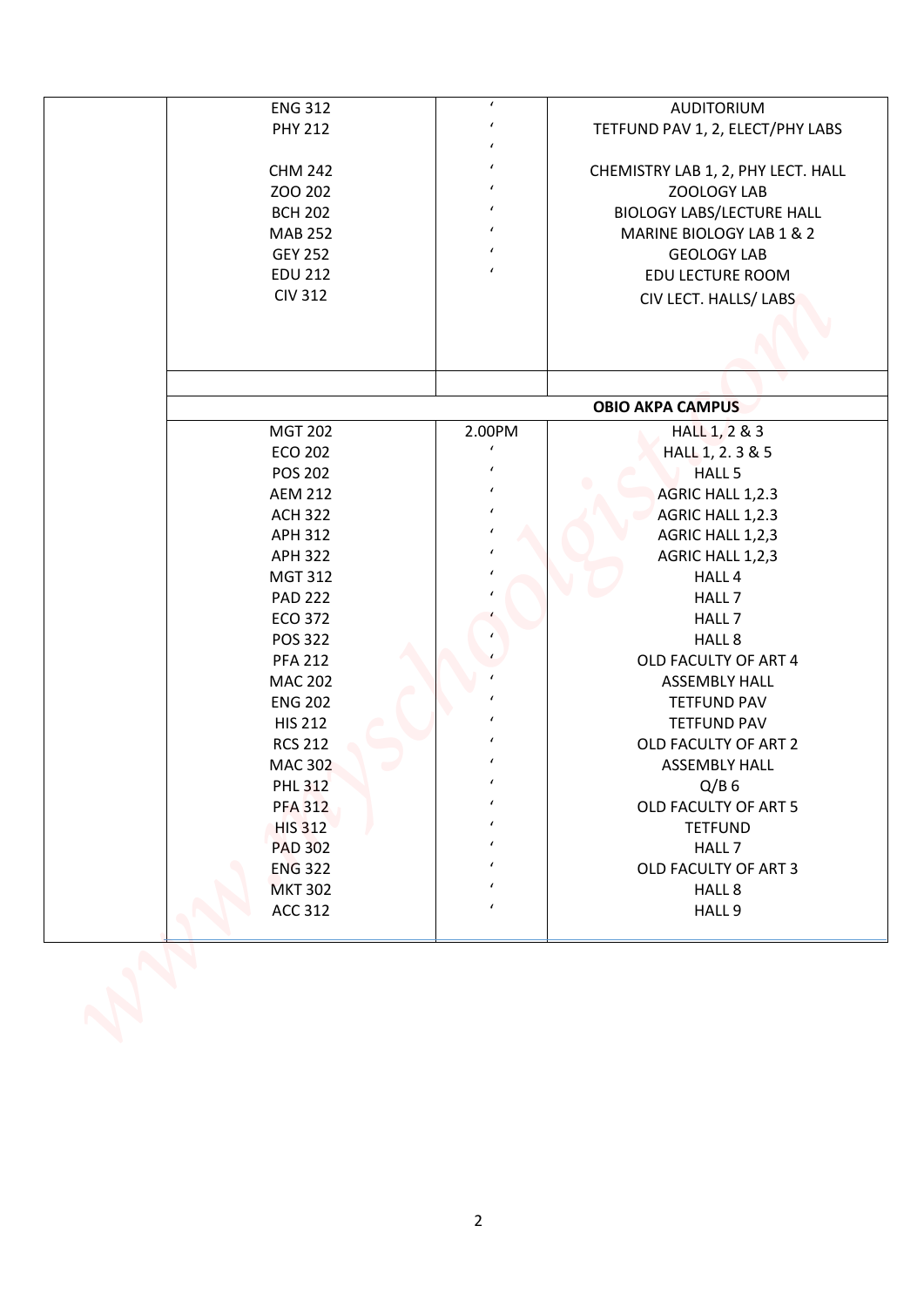|                         | <b>PHY 442</b>                   | 9.00am                                                   | <b>MAIN CAMPUS</b><br>PHY LECTURE ROOM/LABS         |
|-------------------------|----------------------------------|----------------------------------------------------------|-----------------------------------------------------|
|                         | <b>CHM 412</b><br><b>MTH 412</b> | $\epsilon$                                               | CHEM LAB 3                                          |
|                         | <b>STA 422</b>                   | $\epsilon$                                               | MATH ROOM 1<br>MATH ROOM 1                          |
|                         | <b>MAB 412</b>                   | $\epsilon$<br>$\epsilon$                                 | MARINE BIO LAB 2                                    |
|                         | <b>CSC 422</b>                   | $\epsilon$                                               | <b>COMPUTER EC. LAB</b>                             |
|                         | <b>GEY 424</b>                   | $\epsilon$                                               | <b>GEOLOGY LAB 2</b>                                |
|                         | <b>BGT 408</b>                   | $\epsilon$                                               | <b>GENETIC/BIOTECH LAB 1</b>                        |
|                         | ZOO 452<br><b>MCB 432</b>        | $\epsilon$                                               | ZOO LAB 1                                           |
|                         | <b>BOT 442</b>                   | $\pmb{\prime}$                                           | MCB LAB 2<br><b>BOT LAB 1</b>                       |
|                         | <b>EEE 522</b>                   | $\epsilon$                                               | ELECT/ELECT LAB                                     |
|                         | <b>MAE 512</b>                   | $\epsilon$                                               | MARINE LECTURE ROOM                                 |
|                         | <b>MEC 522</b>                   | $\epsilon$                                               | <b>AGRIC ENGINEERING LAB</b>                        |
|                         | <b>AEE 522</b>                   | $\epsilon$                                               | MECHANICAL ENGR LAB                                 |
|                         | <b>CIV 522</b><br><b>CPE 522</b> |                                                          | <b>CIVIL LECTURE HALL</b>                           |
|                         | <b>AEE 528</b>                   |                                                          | <b>CHEMICAL ENGR LAB</b><br><b>AGRIC ENGR LAB 1</b> |
|                         | <b>OBIO AKPA</b>                 | 9.00am                                                   |                                                     |
|                         | <b>ASE 522</b><br><b>ACH 522</b> | $\boldsymbol{u}$                                         | <b>FACULTY OF AGRIC LAB</b>                         |
|                         | <b>AEM 552</b>                   | $\boldsymbol{\mathcal{U}}$<br>$\boldsymbol{\mathcal{U}}$ | CROP SCIENCE LAB<br>FACULTY OF AGRIC LAB            |
|                         | <b>APH 512</b><br><b>POS 412</b> | $\boldsymbol{\mathcal{U}}$                               | ANIMAL SCIENCE LAB                                  |
|                         | <b>ECO 412</b>                   | $\boldsymbol{\mathcal{U}}$                               | <b>LECTURE HALL 2</b>                               |
|                         | <b>MGT 412</b>                   | $\boldsymbol{\mathcal{U}}$                               | LECTURE HALL 7<br>LECTURE HALL 1                    |
|                         | <b>ACC 432</b>                   | $\boldsymbol{\mathcal{U}}$                               | LECTURE HALL 3                                      |
|                         | <b>PAD 402</b><br><b>ENG 412</b> | $\boldsymbol{\mathcal{U}}$                               | LECTURE HALL 1                                      |
|                         | <b>PFA 422</b>                   |                                                          | OLD FACULTY OF ARTS 3<br>OLD FACULTY OF ARTS 1      |
|                         | <b>MAC 432</b>                   | $\iota$                                                  | OLD FACULTY OF ARTS 5                               |
|                         | <b>HIS 432</b><br><b>RCS 432</b> | $\boldsymbol{\mathcal{U}}$                               | LECTURE HALL 6                                      |
| TUESDAY, APRIL 12, 2022 |                                  | <b>MAIN</b>                                              | OLD FACULTY OF ARTS 2                               |
|                         |                                  | <b>CAMPUS</b>                                            |                                                     |
|                         | <b>EDU 232</b>                   | 2.00PM<br>$\boldsymbol{u}$                               | <b>AUDITORIUM</b>                                   |
|                         | <b>GEY 382</b>                   | $\boldsymbol{u}$                                         | <b>GEOSCIENCE LAB</b>                               |
|                         | <b>CSC 322</b>                   | $\boldsymbol{u}$                                         | <b>COMPUTER LAB</b>                                 |
|                         | <b>STA 322</b>                   | $\boldsymbol{u}$                                         | MATHS/STA. LECT HALL                                |
|                         | <b>STA 222</b>                   | $\boldsymbol{\mathcal{U}}$                               | PETROLEUM ENGR. LAB                                 |
|                         | <b>MAB 212</b><br><b>BIO 202</b> | $\boldsymbol{\mathcal{U}}$                               | MARINE BIOLOGY LAB 1                                |
|                         | <b>BTG 206</b>                   | $\boldsymbol{\mathcal{U}}$                               | ZOOLOGY LAB<br><b>BIOTECH LAB</b>                   |
|                         | <b>BOT 212</b>                   | $\boldsymbol{\mathcal{U}}$                               | <b>BOTANY LAB</b>                                   |
|                         | <b>GEY 232</b>                   | $\boldsymbol{\mathcal{U}}$                               | <b>GEOSCIENCE LABS</b>                              |
|                         | ZOO 212                          | $\boldsymbol{\mathcal{U}}$                               | ZOOLOGY LAB                                         |
|                         | <b>MCB 222</b>                   | $\boldsymbol{u}$<br>$\boldsymbol{u}$                     | MCB LAB                                             |
|                         | <b>CHM 212</b>                   | $\boldsymbol{\mathcal{U}}$                               | CHEM LAB 1 & 2                                      |
|                         | <b>ENG 322</b>                   |                                                          | TETFUND PAV 1,2, ELECT/ELECT LABS                   |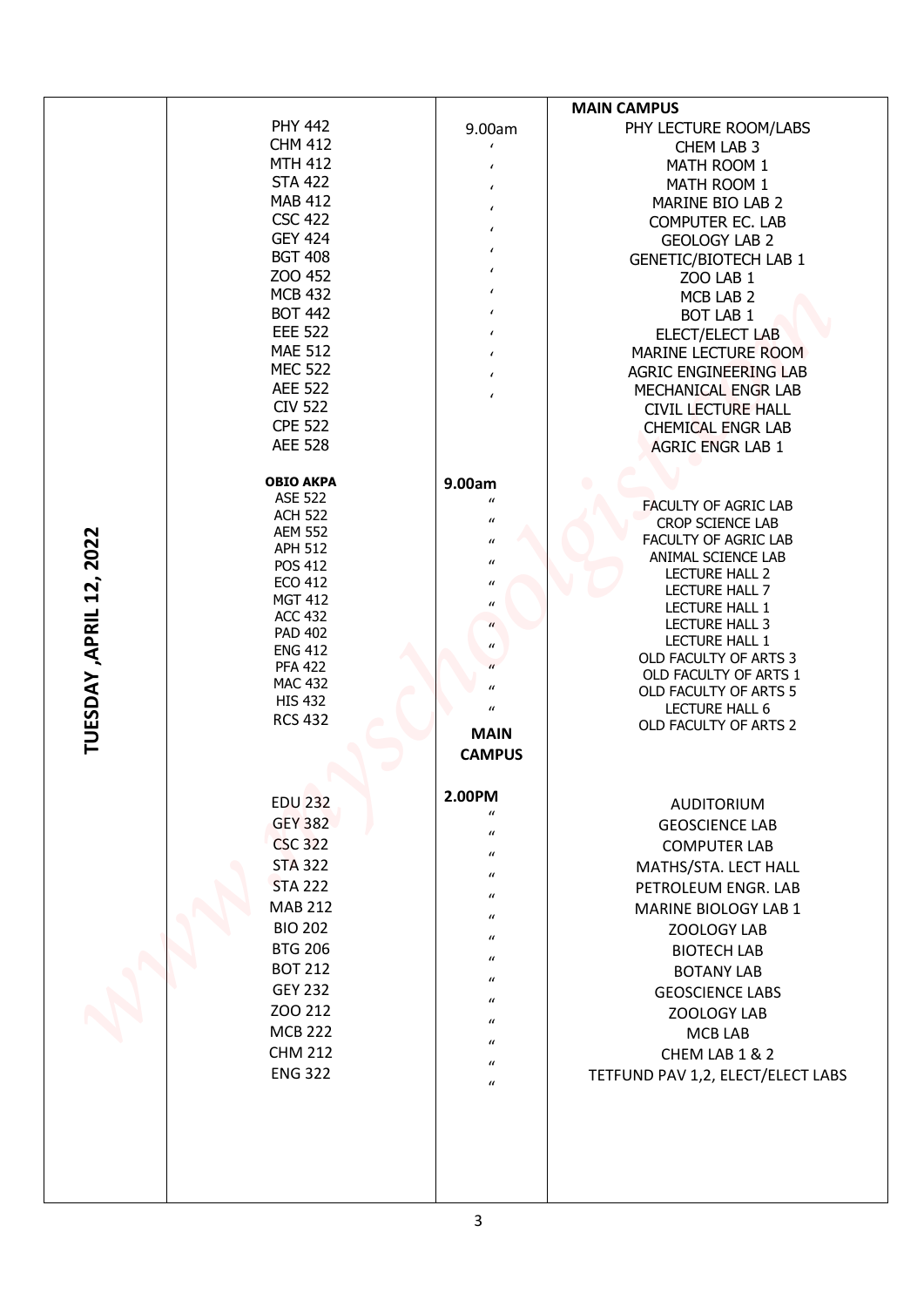|                                            | <b>APH 212</b>                   | 2.00PM                                                 | <b>OBIOAKPA CAMPUS</b><br>AGRIC HALL 1,2,3           |
|--------------------------------------------|----------------------------------|--------------------------------------------------------|------------------------------------------------------|
|                                            | <b>AGR 332</b>                   | $\pmb{\prime}$                                         | AGRIC HALL 1,2,3                                     |
|                                            | AGR 312                          | $\epsilon$                                             | AGRIC HALL 1,2,3                                     |
|                                            | <b>ACC 202</b>                   | $\epsilon$                                             | <b>HALL 1,2,3</b>                                    |
|                                            | <b>MGT 212</b>                   | $\epsilon$                                             | HALL 5                                               |
|                                            | <b>ECO 222</b>                   | $\epsilon$                                             | HALL 7                                               |
|                                            | <b>APH 322</b>                   |                                                        | AGRIC HALL 1,2,3                                     |
|                                            | <b>MGT 302</b>                   |                                                        | HALL 8                                               |
|                                            | <b>PAD 232</b>                   |                                                        | HALL 9                                               |
|                                            | <b>ECO 312</b>                   |                                                        | HALL 5                                               |
|                                            | <b>POS 332</b>                   |                                                        | HALL 8                                               |
|                                            | <b>PFA 222</b>                   |                                                        | OLD FACULTY OF ART 4                                 |
|                                            | <b>MAC 212</b>                   |                                                        | $Q/B$ 6                                              |
|                                            | <b>ENG 222</b>                   | $\epsilon$                                             | OLD FACULTY OF ART 4                                 |
|                                            | <b>HIS 222</b>                   | $\pmb{\prime}$<br>$\epsilon$                           | <b>TETFUND</b>                                       |
|                                            | <b>RCS 222</b>                   |                                                        | OLD FACULTY OF ART 2                                 |
|                                            | <b>MAC 312</b>                   | $\pmb{\prime}$<br>$\pmb{\prime}$                       | <b>ASSAEMBLY HALL</b>                                |
|                                            | <b>PHL 322</b>                   | $\pmb{\prime}$                                         | OLD FACULTY OF ART 5                                 |
|                                            | <b>PFA 322</b>                   | $\epsilon$                                             | OLD FACULTY OF ART 3                                 |
|                                            | <b>HIS 322</b>                   |                                                        | OLD FACULTY OF ART 3                                 |
|                                            | <b>PAD 312</b>                   | $\epsilon$                                             | OLD AGRIC LAB                                        |
|                                            | <b>ENG 332</b><br><b>MKT 312</b> | $\epsilon$                                             | OLD FACULTY OF ART 3<br>HALL 4                       |
|                                            | <b>ACC 322</b>                   | $\epsilon$                                             | HALL <sub>3</sub>                                    |
|                                            |                                  |                                                        |                                                      |
|                                            | <b>MAIN CAMPUS</b>               | 9.00AM                                                 |                                                      |
|                                            | <b>CHM 452</b><br><b>MTH 442</b> | $\boldsymbol{\mathsf{u}}$<br>$\boldsymbol{\mathsf{u}}$ | CHEM LAB 3<br>MATH ROOOM 1                           |
|                                            | <b>MTH 432</b>                   | $\boldsymbol{n}$                                       | AUDITORIUM                                           |
|                                            | <b>MAB 442</b>                   | $\boldsymbol{n}$                                       | MARINE BIO LAB 2                                     |
|                                            | <b>CSC 432</b>                   | $\boldsymbol{n}$<br>W                                  | COMPUTER SC. SOFTWARE LAB                            |
|                                            | <b>GEY 412</b><br><b>BTG 482</b> | $\boldsymbol{n}$                                       | <b>GEOLOGY LAB 2</b><br><b>GENETIC/BIOTECH LAB 1</b> |
|                                            |                                  |                                                        |                                                      |
|                                            |                                  | $\boldsymbol{\mathsf{M}}$                              |                                                      |
|                                            | ZOO 462<br><b>MCB 482</b>        | $\boldsymbol{\mathsf{M}}$                              | ZOO LAB 1<br>MCB LAB 2                               |
| WEDNESDAY, APRIL<br>,2022<br>$\mathbf{13}$ | <b>BOT 452</b><br><b>EEC 512</b> | $\boldsymbol{n}$<br>$\boldsymbol{n}$                   | BOT LAB 1<br>ELECT/ELECT LAB                         |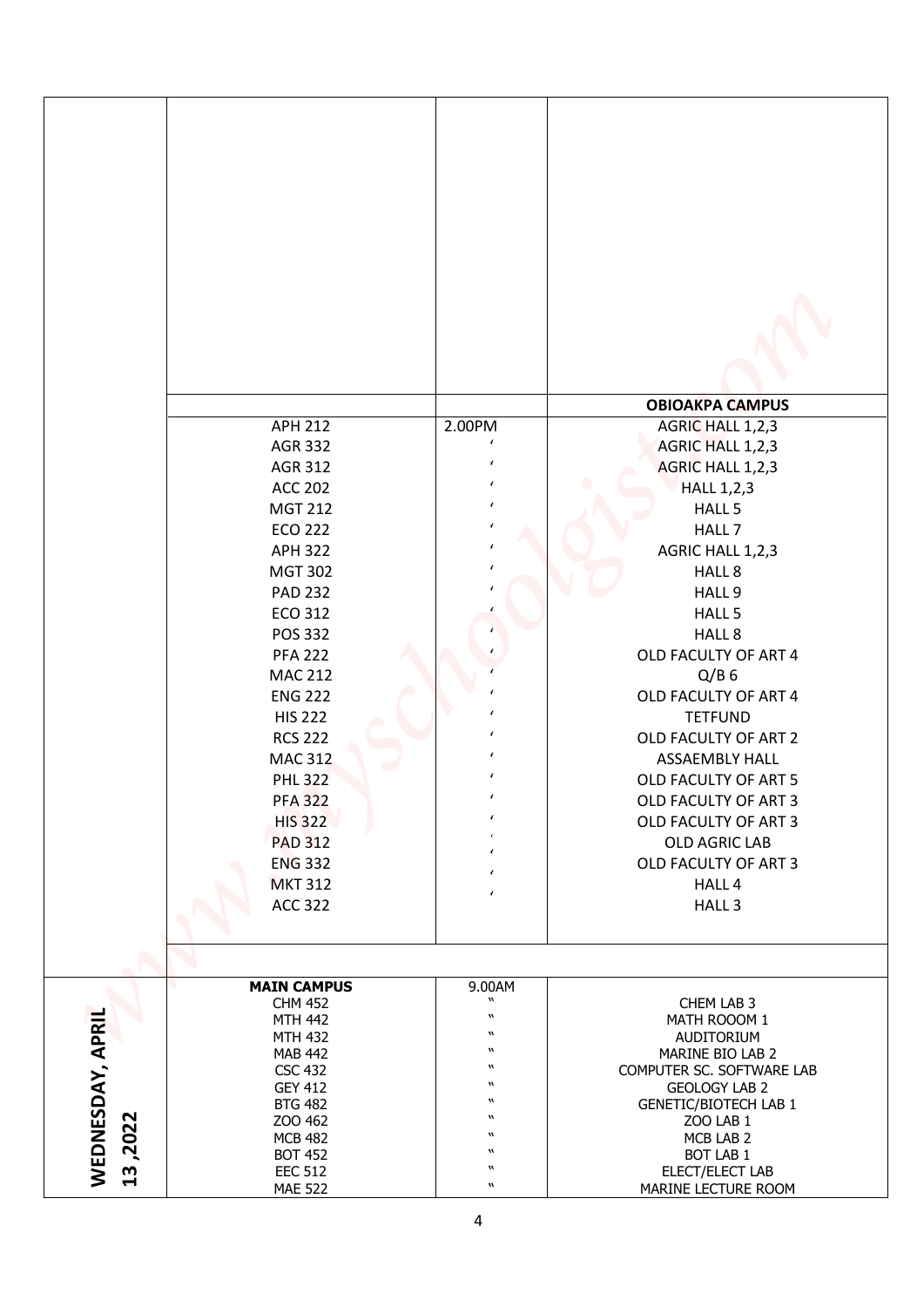| <b>MEC 532</b>                   | $\boldsymbol{n}$                     | MECHANICAL ENGR. LAB                           |
|----------------------------------|--------------------------------------|------------------------------------------------|
| <b>AEE 594</b>                   | $\boldsymbol{n}$                     | AGRIC ENGR. LAB                                |
| <b>CPE 532</b>                   | $\boldsymbol{v}$<br>$\boldsymbol{v}$ | CHEMICAL ENGR. LAB                             |
| <b>SED 412</b><br><b>CIV 532</b> | $\boldsymbol{v}$                     | EDU LECT. HALLS<br><b>CIVIL LECTURE HALL</b>   |
| <b>AEE 542</b>                   | W                                    | AGRIC ENGR. LAB II                             |
| <b>OBIO AKPA</b>                 |                                      |                                                |
| <b>ASE 532</b>                   | 9.00AM                               | FACULTY OF AGRIC LAB                           |
| <b>ACH 532</b>                   | $\boldsymbol{v}$<br>$\boldsymbol{v}$ | CROP SCIENCE LAB                               |
| <b>AEM 562</b><br><b>APH 522</b> | $\boldsymbol{v}$                     | FACULTY OF AGRIC LAB<br>ANIMAL SCIENCE LAB     |
| <b>POS 422</b>                   | $\boldsymbol{v}$                     | LECTURE HALL 2                                 |
| <b>ECO 442</b>                   | w                                    | LECTURE HALL 7                                 |
| <b>MGT 412</b>                   | W                                    | <b>LECTURE HALL 5</b>                          |
| <b>PAD 432</b>                   | W                                    | LECTURE HALL 1                                 |
| <b>PHL 422</b><br><b>ENG 422</b> | $\boldsymbol{v}$<br>$\boldsymbol{v}$ | OLD FACULTY OF ARTS 4<br>OLD FACULTY OF ARTS 3 |
| <b>PFA 432</b>                   | w                                    | OLD FACULTY OF ARTS 1                          |
| <b>HIS 452</b>                   | W                                    | <b>LECTURE HALL 6</b>                          |
| <b>RCS 452</b>                   | $\boldsymbol{v}$                     | OLD FACULTY OF ARTS 2                          |
|                                  |                                      |                                                |
|                                  |                                      |                                                |
|                                  | <b>MAIN</b>                          |                                                |
| <b>CMP 212</b>                   | <b>CAMPUS</b>                        | <b>TETFUND PAV 2</b>                           |
| <b>CSC 332</b>                   | 2.00PM                               | <b>COMPUTER LAB</b>                            |
| <b>STA 332</b>                   | $\epsilon$                           | PETROCHEMICAL ENG. LABS                        |
| <b>MTH 352</b>                   | $\epsilon$                           | MATHS LECTURE ROOM 1                           |
| ZOO 222                          |                                      | <b>BIO LAB 1</b>                               |
| <b>CHM 233</b>                   |                                      | <b>CHM 1 &amp; 2</b>                           |
| <b>MAB 232</b>                   |                                      | MARINE BIOLOGY LAB 1 & 2                       |
| <b>BOT 202</b>                   |                                      | <b>BOTANY LAB</b>                              |
| <b>GEY 262</b>                   |                                      | <b>GEOLOGY LAB</b>                             |
| <b>GEY 352</b>                   |                                      | <b>GEOSCIENCE LAB</b>                          |
| <b>PHY 222</b>                   | $\pmb{\prime}$                       | PHY LECT HALL/ LABS                            |
| <b>EEE 362</b>                   | $\epsilon$                           | ELECT LAB 1                                    |
| <b>MEC 362</b>                   | $\epsilon$                           | <b>MEC LAB</b>                                 |
| <b>CIV 372</b>                   | $\epsilon$                           | <b>CIV LAB</b>                                 |
| <b>MAE 342</b>                   | $\epsilon$                           | ELECT LAB 2                                    |
| <b>CPE 352</b>                   | $\epsilon$                           | ELECT LAB 1                                    |
| <b>BCH 202</b>                   | $\epsilon$                           | MCB LAB 1                                      |
|                                  | $\epsilon$                           |                                                |
|                                  |                                      |                                                |
|                                  | <b>OBIOAKPA CAMPUS</b>               |                                                |
| ASE 212                          | 2.00PM                               | AGRIC HALL 1,2,3                               |
| <b>AEM 322</b>                   | $\epsilon$                           | AGRIC HALL 1,2,3                               |
| <b>AEM 312</b>                   | $\epsilon$                           | AGRIC HALLL 1,2,3                              |
| <b>ACC 212</b>                   | $\epsilon$                           | <b>HALL 1,2</b>                                |
| <b>ECO 232</b>                   | $\epsilon$                           | <b>HALL 7 &amp; 4</b>                          |
| <b>MGT 222</b>                   |                                      | HALL 8                                         |
| <b>POS 252</b>                   | $\epsilon$                           | HALL 1 AND 2                                   |
|                                  | $\epsilon$                           |                                                |
| <b>MGT 322</b>                   | $\epsilon$                           | HALL 9                                         |
| <b>ECO 342</b>                   | $\pmb{\prime}$                       | HALL 9                                         |
| POS 342                          |                                      | HALL <sub>3</sub>                              |
| <b>PFA 232</b>                   | $\epsilon$                           | <b>TETFUND HALL</b>                            |
| <b>MAC 222</b>                   | $\epsilon$                           | $Q/B$ 6                                        |
| <b>ENG 212</b>                   | $\epsilon$                           | OLD FACULTY OF ART 4                           |
| <b>HIS 232</b>                   |                                      | <b>TETFUND HALL</b>                            |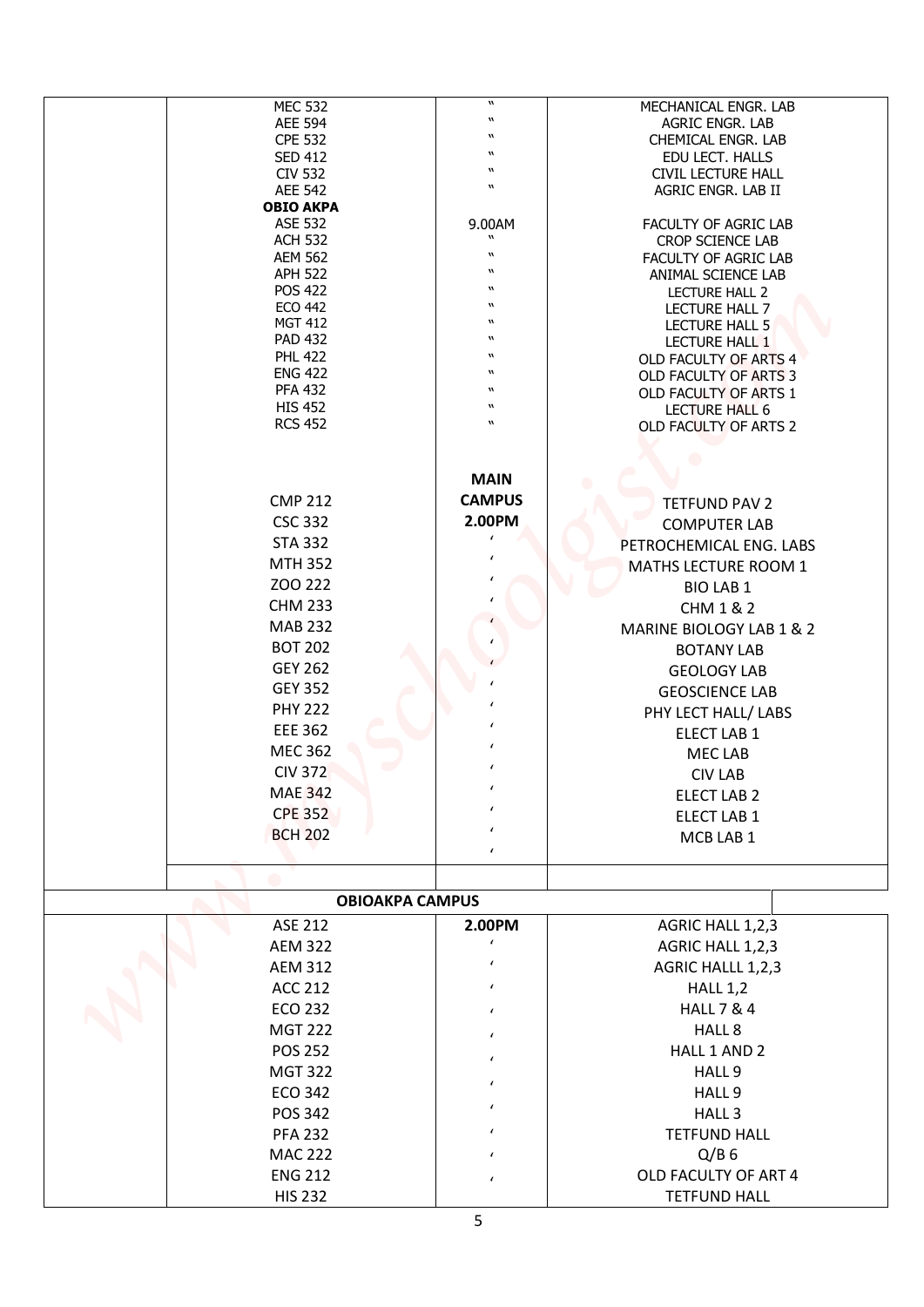|           | <b>RCS 232</b>                     | $\pmb{\prime}$                                 | OLD FACULTY OF ART 2                           |
|-----------|------------------------------------|------------------------------------------------|------------------------------------------------|
|           | <b>MAC 322</b>                     | $\pmb{\prime}$                                 | <b>ASSEMBLY HALL</b>                           |
|           | <b>PHL 332</b>                     | $\pmb{\prime}$                                 | <b>ASSEMBLY HALL</b>                           |
|           | <b>PFA 332</b>                     | $\pmb{\prime}$                                 | OLD FACULTY OF ART 5                           |
|           | <b>HIS 332</b>                     | $\pmb{\prime}$                                 | OLD FACULTY OF ART 1                           |
|           | <b>PAD 322</b>                     | $\pmb{\prime}$                                 | OLD AGRIC LAB                                  |
|           | <b>ENG 342</b>                     |                                                | OLD FACULTY OF ART 4                           |
|           | <b>MKT 322</b>                     | $\epsilon$                                     | HALL 4                                         |
|           | <b>ACC 332</b>                     | $\epsilon$                                     | HALL <sub>3</sub>                              |
|           |                                    |                                                |                                                |
|           |                                    |                                                | <b>MAIN CAMPUS</b>                             |
|           | <b>MAIN CAMPUS</b>                 | 9.00AM                                         |                                                |
|           | <b>PHY 432</b><br><b>CHM 424</b>   | $\boldsymbol{\mathsf{u}}$                      | PHY LECTURE ROOM/LABS<br>CHEM LAB 3            |
|           | <b>MTH 422</b>                     | $\boldsymbol{\mathsf{M}}$                      | MATH ROOM 1                                    |
|           | <b>STA 442</b>                     |                                                | MATH ROOM 1                                    |
|           | <b>MAB 422</b><br><b>CSC 442</b>   | $\boldsymbol{\mathsf{M}}$<br>$\boldsymbol{v}$  | MARINE BIO LAB 2<br>COMPUTER SC. SOFTWARE LAB  |
|           | <b>GEY 402</b>                     | $\boldsymbol{v}$                               | <b>GEOLOGY LAB 2</b>                           |
|           | <b>BTG 452</b>                     | $\boldsymbol{v}$                               | <b>BIOLOGY LABS</b>                            |
|           | ZOO 422                            | W<br>$\boldsymbol{v}$                          | ZOO LAB 1                                      |
|           | <b>MCB 462</b><br><b>BOT 444</b>   | $\boldsymbol{v}$                               | MCB LAB 2                                      |
|           | <b>EEC 532</b>                     | $\boldsymbol{v}$                               | <b>BOT LAB 1</b><br>ELECT/ELECT LAB            |
|           | <b>MAE 532</b>                     | $\boldsymbol{n}$                               | MARINE LECTURE ROOM                            |
|           | <b>MEC 542</b>                     | $\boldsymbol{v}$<br>$\boldsymbol{\mathsf{M}}$  | MECHANICAL ENGR. LAB                           |
|           | <b>AEE 524</b><br><b>CPE 542</b>   | $\boldsymbol{u}$                               | AGRIC ENGR. LAB 1                              |
|           | <b>SED 422</b>                     | $\boldsymbol{w}$                               | CHEMICAL ENGR. LAB<br>AUDITORIUM               |
|           | <b>CIV 542</b><br><b>AEE 572</b>   | $\boldsymbol{n}$<br>$\boldsymbol{\mathcal{U}}$ | <b>CIVIL LECTURE HALL</b>                      |
|           |                                    |                                                | AGRIC ENGR. LAB 11                             |
|           | <b>OBIO AKPA</b><br><b>ASE 552</b> | 9.00AM                                         | FACULTY OF AGRIC LAB                           |
|           | <b>ACH 542</b>                     | $\mathbf{u}$<br>$\boldsymbol{n}$               | <b>CROP SCIENCE LAB</b>                        |
|           | <b>AEM 532</b>                     | $\boldsymbol{n}$                               | FACULTY OF AGRIC LAB                           |
|           | <b>APH 532</b>                     | $\boldsymbol{n}$                               | ANIMAL SCIENCE LAB<br>LECTURE HALL 2           |
|           | <b>POS 432</b>                     | $\boldsymbol{n}$                               | LECTURE HALL 7                                 |
|           | <b>ECO 472</b><br><b>MGT 422</b>   | $\boldsymbol{\mathsf{M}}$<br>W                 | LECTURE HALL 1                                 |
|           | <b>ACC 422</b>                     | $\boldsymbol{v}$                               | LECTURE HALL 3                                 |
|           | <b>MKT 432</b>                     | $\boldsymbol{\mathsf{M}}$                      | LECTURE HALL 5<br><b>LECTURE HALL 1</b>        |
|           | <b>PAD 422</b><br><b>PHL 432</b>   | $\boldsymbol{\mathsf{M}}$<br>$\boldsymbol{v}$  | OLD FACULTY OF ARTS 4                          |
|           | <b>ENG 432</b>                     | W                                              | OLD FACULTY OF ARTS 3                          |
|           | <b>PFA 442</b>                     | $\boldsymbol{v}$                               | OLD FACULTY OF ARTS 1<br>OLD FACULTY OF ARTS 5 |
|           | <b>MAC 442</b>                     | w                                              | LECTURE HALL 6                                 |
| 2022      | <b>HIS 462</b><br><b>RCS 462</b>   | W<br>$\boldsymbol{v}$                          | OLD FACULTY OF ARTS 2                          |
|           |                                    |                                                |                                                |
| APRIL 14, |                                    | <b>MAIN</b>                                    |                                                |
|           | <b>MEC 232</b>                     | <b>CAMPUS</b>                                  | TETFUND PAV 1                                  |
|           | <b>EEE 232</b>                     | 2.00PM                                         | ELECT/ELECT LAB                                |
|           | <b>MEC 372</b>                     | $\pmb{\prime}$                                 | <b>TETFUND PAV 2</b>                           |
|           | <b>CIV 322</b>                     | $\pmb{\prime}$                                 | <b>CIVIL LAB</b>                               |
|           | <b>AEE 332</b>                     | $\epsilon$                                     | ELECT LAB 2                                    |
| THURDAY   | <b>MAE 352</b>                     | $\pmb{\prime}$                                 | ELECT LAB 2                                    |
|           | <b>CPE 312</b>                     | $\pmb{\prime}$                                 | ELECT LAB 1                                    |
|           | <b>MTH 332</b>                     | $\pmb{\prime}$                                 | MATHS LECT. ROOM                               |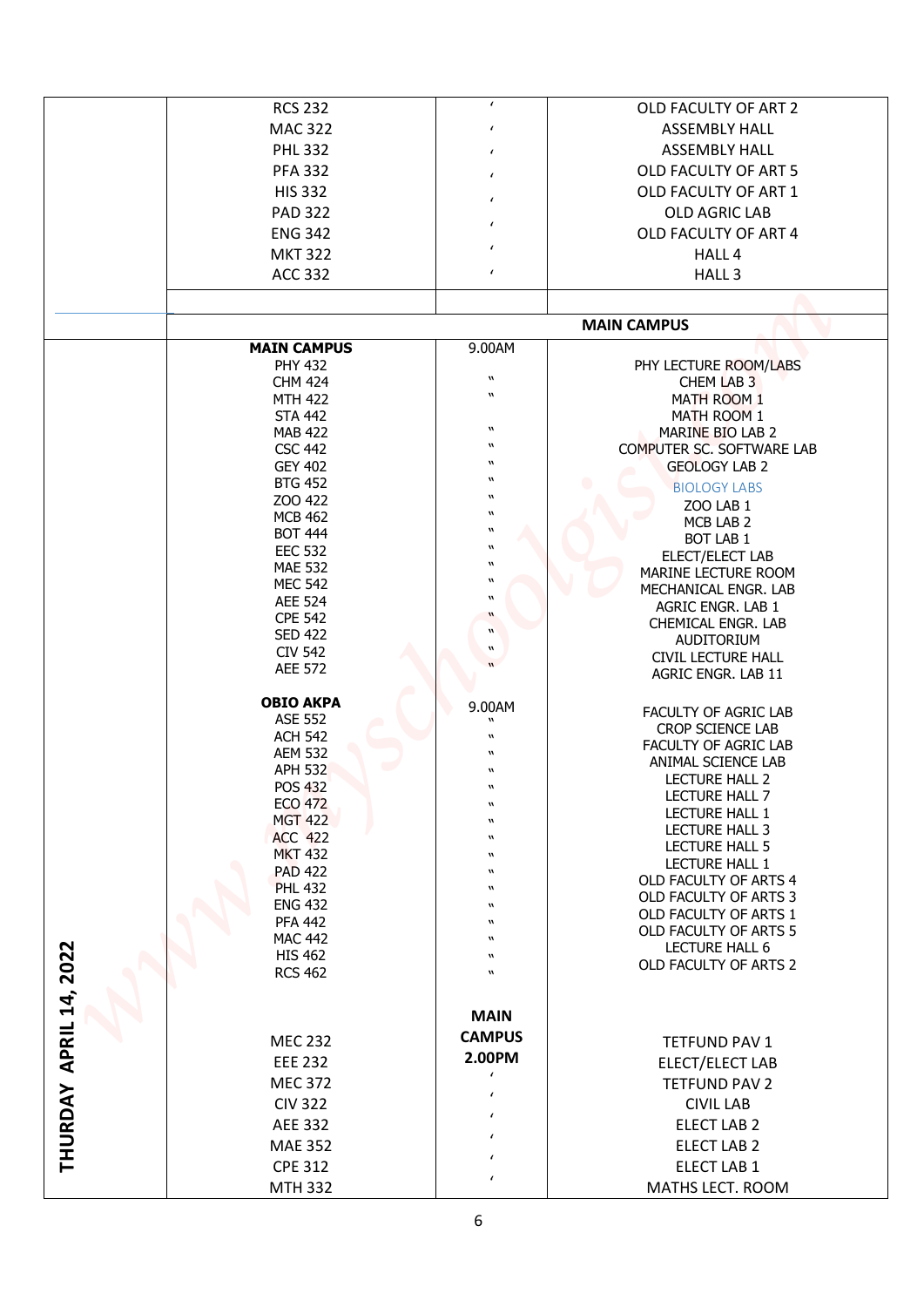|                                  | $\pmb{\prime}$                       | PHY LAB 1                                  |
|----------------------------------|--------------------------------------|--------------------------------------------|
| <b>PHY 262</b>                   | $\pmb{\prime}$                       |                                            |
| ZOO 242                          | $\epsilon$                           | ZOOLOGY LAB                                |
| <b>CHM 232</b>                   | $\epsilon$                           | CHM LAB 1 & 2                              |
| <b>MCB 202</b>                   | $\epsilon$                           | <b>BIO LAB 1</b>                           |
| <b>MAB 242</b>                   | $\epsilon$                           | MARINE BIOLOGY LAB 1 & 11                  |
| <b>GEY 242</b>                   | $\epsilon$                           | <b>GEOLOGY LAB</b>                         |
| <b>BTG 208</b>                   | $\epsilon$                           | <b>BIOTECH LAB</b>                         |
| <b>MTH 206</b>                   |                                      | MATHS LECT. ROOM                           |
| <b>GEY 322</b>                   | $\epsilon$<br>$\epsilon$             | <b>GEOLOGY LAB</b>                         |
|                                  |                                      |                                            |
|                                  | <b>OBIOAKPA CAMPUS</b>               |                                            |
| <b>BTA 222</b>                   | 2.00PM                               | <b>TETFUND PAV</b>                         |
| <b>ACH 332</b>                   | $\epsilon$                           | AGRIC HALL 1,2,3                           |
| <b>ECO 252</b>                   | $\epsilon$                           | HALL <sub>9</sub>                          |
| <b>POS 222</b>                   | $\epsilon$                           | <b>HALL 1 &amp; 2</b>                      |
| <b>MAC 112</b>                   | $\epsilon$                           | <b>TETFUND</b>                             |
| <b>RCS 112</b>                   | $\epsilon$                           | <b>TETFUND</b>                             |
| <b>PHL 122</b>                   | $\epsilon$                           | OLD FACULTY OF ART 1                       |
| <b>ENG 102</b>                   | $\epsilon$                           | <b>TETFUND</b>                             |
| <b>HIS 112</b>                   | $\epsilon$                           | <b>TETFUND</b>                             |
| <b>MGT 332</b>                   | $\epsilon$                           | HALL 9                                     |
| <b>ECO 382</b>                   |                                      | HALL 8                                     |
| <b>POS 352</b>                   |                                      | HALL 7                                     |
| <b>PFA 242</b>                   |                                      | <b>TETFUND</b>                             |
| <b>MAC 232</b>                   |                                      | $Q/B$ 6                                    |
| <b>ENG 232</b>                   |                                      | OLD FACULTY OF ARTS 2                      |
| <b>HIS 242</b>                   |                                      | $Q/B$ 6                                    |
| <b>RCS 242</b>                   |                                      | OLD FACULTY OF ART 1                       |
| <b>MAC 332</b>                   | $\pmb{\prime}$                       | <b>ASSEMBLY HALL</b>                       |
|                                  | $\epsilon$                           |                                            |
| <b>PHL 342</b>                   | $\epsilon$                           | OLD FACULTY OF ART 2                       |
| <b>PFA 342</b>                   | $\epsilon$                           | OLD FACULTY OF ART 4                       |
| <b>HIS 342</b>                   |                                      | <b>ASSEMBLY HALL</b>                       |
| <b>PAD 332</b>                   | $\epsilon$                           | HALL 9                                     |
| <b>ENG 352</b>                   | $\epsilon$                           | OLD FACULTY OF ART 2                       |
| <b>MKT 342</b>                   | $\epsilon$                           | HALL 8                                     |
| <b>ACC 352</b>                   |                                      | HALL <sub>3</sub>                          |
|                                  |                                      |                                            |
| <b>MAIN CAMPUS</b>               |                                      |                                            |
| <b>PHY 492</b>                   | 9.00AM                               | PHY LECTURE ROOM/LABS                      |
| <b>CHM 456</b>                   | $\boldsymbol{n}$<br>$\boldsymbol{v}$ | CHEM LAB 3                                 |
| <b>CSC 452</b><br><b>GEY 442</b> | $\boldsymbol{v}$                     | COMPUTER SCIENCE LAB<br><b>GEOLOGY LAB</b> |
| <b>BTG 418</b>                   | W                                    | MARINE BIO LAB 2                           |
| ZOO 412                          | $\boldsymbol{v}$                     | ZOOLOGY LAB                                |
| <b>MCB 414</b>                   | $\boldsymbol{v}$<br>W                | MICROBIOLOGY LAB                           |
| <b>BOT 414</b><br><b>EEC 542</b> | $\boldsymbol{\mathsf{M}}$            | <b>GENETICS/BIOTECH LAB 1</b>              |
| <b>MAE 542</b>                   | W                                    | ELECT/ELECT LAB II<br><b>MARINE LAB</b>    |
| <b>MEC 552</b>                   | $\boldsymbol{v}$                     | MECHANICAL ENGR LAB                        |
| <b>AEC 594</b>                   | $\boldsymbol{v}$                     | AGRIC ENGINEERING LAB                      |
| <b>CPE 552</b>                   | $\boldsymbol{v}$<br>$\boldsymbol{v}$ | CHEMICAL ENGR LAB                          |
| <b>EPM 512</b>                   | $\boldsymbol{n}$                     | ELECT/ELECT LAB                            |
|                                  |                                      |                                            |
| <b>SED 432</b><br>CIV 562        | $\boldsymbol{n}$                     | AUDITORIUM<br>CHEMICAL ENGR LAB            |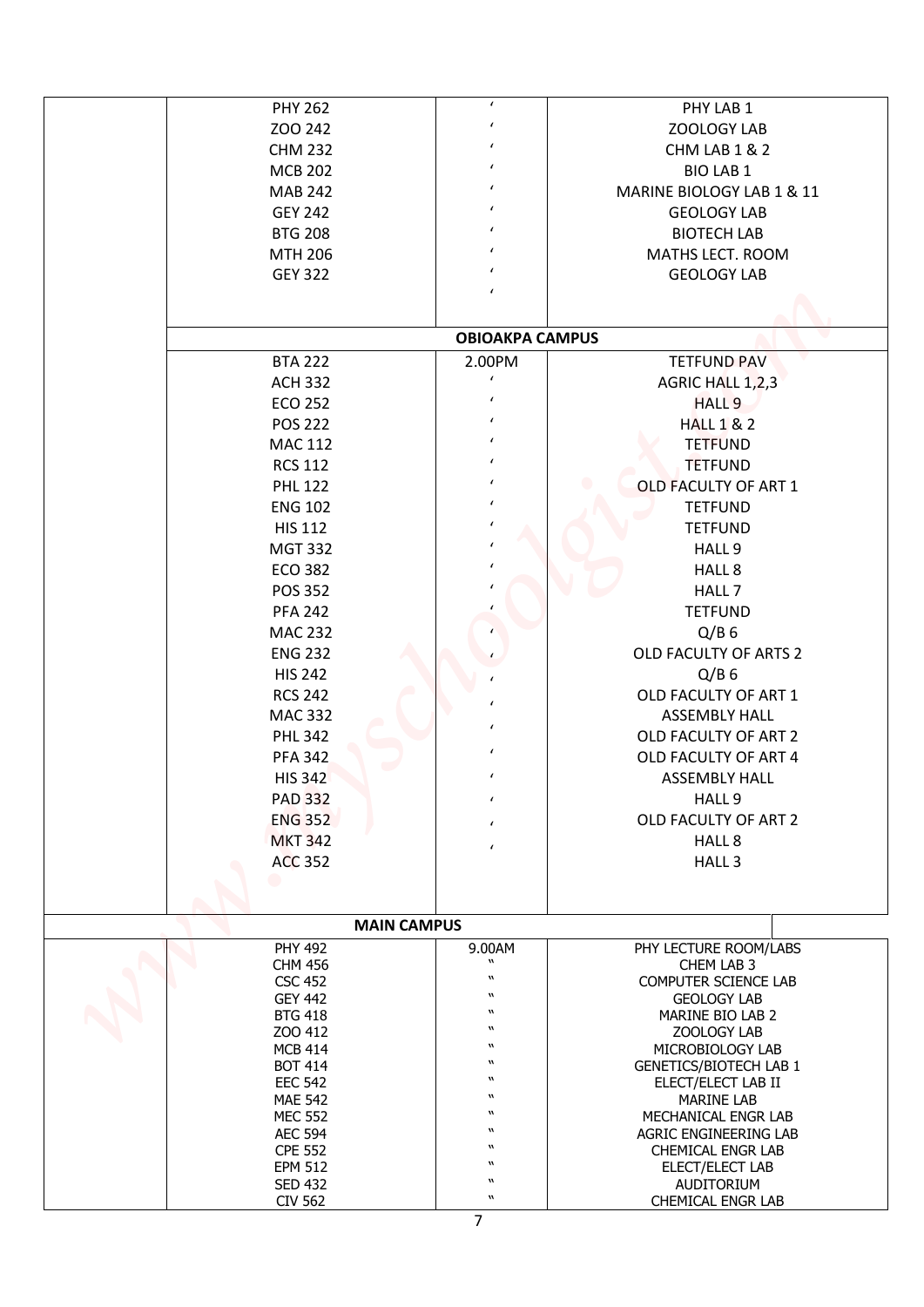|           | <b>CIV 572</b><br><b>CIV 582</b><br><b>CIV 592</b> | $\boldsymbol{n}$               | <b>CIVIL LECTURE HALL</b>                     |
|-----------|----------------------------------------------------|--------------------------------|-----------------------------------------------|
|           |                                                    |                                | <b>CIVIL LECTURE HALL</b>                     |
|           |                                                    | W                              | <b>CIVIL LECTURE HALL</b>                     |
|           | <b>AEE 502</b>                                     | $\boldsymbol{v}$<br>W          | AGRIC ENGR LAB I                              |
|           | <b>OBIO AKPA</b>                                   |                                |                                               |
|           | ASE 562                                            | 9.00AM<br>$\boldsymbol{v}$     | FACULTY OF AGRIC LAB                          |
|           | <b>MKT 422</b><br><b>APH 552</b>                   | $\boldsymbol{v}$               | <b>LECTURE HALL 5</b><br>FACULTY OF AGRIC LAB |
|           | <b>POS 442</b>                                     | $\boldsymbol{v}$               | ANIMAL SCIENCE LAB                            |
|           | <b>ECO 482</b>                                     | W                              | <b>LECTURE HALL 2</b>                         |
|           | <b>MGT 432</b>                                     | $\boldsymbol{v}$               | LECTURE HALL 7                                |
|           | <b>ACC 462</b>                                     | w<br>W                         | LECTURE HALL I                                |
|           | <b>PAD 442</b><br><b>PHL 442</b>                   | W                              | LECTURE HALL 3<br>OLD FACULTY OF ARTS 4       |
|           | <b>MAC 452</b>                                     | $\boldsymbol{v}$               | OD FACULTY OF ARST 5                          |
| TUESDAY,  | <b>HIS 472</b>                                     | $\boldsymbol{v}$               | <b>LECTRE HALL 6</b>                          |
| APRIL 19, | <b>AEM 522</b>                                     | w<br>$\boldsymbol{\mathsf{M}}$ | <b>FACULR OF AGRIC LAB</b>                    |
|           | <b>PFA 452</b>                                     |                                | OFA <sub>I</sub>                              |
| 2022      |                                                    | <b>MAIN</b>                    |                                               |
|           | <b>CSC 312</b>                                     | <b>CAMPUS</b><br>2.00PM        | <b>COMPUTER LAB</b>                           |
|           | <b>CSC 202</b>                                     | $\pmb{\prime}$                 | <b>COMPUTER LAB</b>                           |
|           | <b>MTH 362</b>                                     | $\pmb{\prime}$                 | MATHS LECT. ROOM 1                            |
|           | <b>STA 202</b>                                     | $\epsilon$                     | MATHS LECT ROOM 1                             |
|           | <b>BTG 252</b>                                     | $\epsilon$                     | <b>BIOTECH LAB</b>                            |
|           | <b>MTH 212</b>                                     |                                | MATHS LECT. ROOM                              |
|           | <b>BAF 332</b>                                     | $\prime$                       | <b>TETFUND PAV 2</b>                          |
|           | <b>GEY 332</b>                                     |                                | <b>GEOSCIENCE LAB</b>                         |
|           | <b>MES 232</b>                                     |                                | <b>TETFUND PAV 2</b>                          |
|           | <b>MAB 222</b>                                     |                                | MARINE BIOLOGY LAB 1 & 2                      |
|           | <b>MEC 212</b>                                     |                                | <b>TETFUND PAV 1</b>                          |
|           | <b>EEE 372</b>                                     | $\pmb{\prime}$                 | ELECT/ELECT LAB 1                             |
|           | <b>MEC 361</b>                                     |                                | TETFUND PAV 1                                 |
|           | ASE 202                                            |                                | ELECT/ELECT LAB 2                             |
|           | <b>MAE 372</b>                                     |                                | <b>TETFUND PAV 2</b>                          |
|           | <b>CPE 322</b>                                     | $\epsilon$                     | PETROCHEMICAL ENG LABS                        |
|           | <b>MEC 542</b>                                     | $\epsilon$                     | MEC. ENGR. LAB                                |
|           |                                                    | $\epsilon$                     |                                               |
|           |                                                    | <b>OBIOAKPA CAMPUS</b>         |                                               |
|           | <b>HIS 252</b>                                     | 2.00PM                         | <b>ASSEMBLY HALL</b>                          |
|           | <b>RCS 252</b>                                     | $\epsilon$                     | <b>ASSEMBLY HALL</b>                          |
|           | <b>PHL 242</b>                                     | $\epsilon$                     | HALL 1                                        |
|           | <b>MAC 342</b>                                     | $\epsilon$                     | HALL <sub>2</sub>                             |
|           | <b>PHL 352</b>                                     | $\epsilon$                     | OLD FACULTY OF ART 1                          |
|           | <b>PFA 352</b>                                     | $\epsilon$                     | OLD FACULTY OF ART 2                          |
|           | <b>HIS 352</b>                                     | $\epsilon$                     | OLD FACULTY OF ART 3                          |
|           | <b>PAD 342</b>                                     | $\epsilon$                     | HALL 9                                        |
|           | <b>ENG 362</b>                                     | $\prime$                       | HALL 6                                        |
|           |                                                    | $\epsilon$                     | HALL 9                                        |
|           | <b>MKT 332</b>                                     | $\epsilon$                     | HALL 7                                        |
|           | <b>ACC 372</b>                                     |                                |                                               |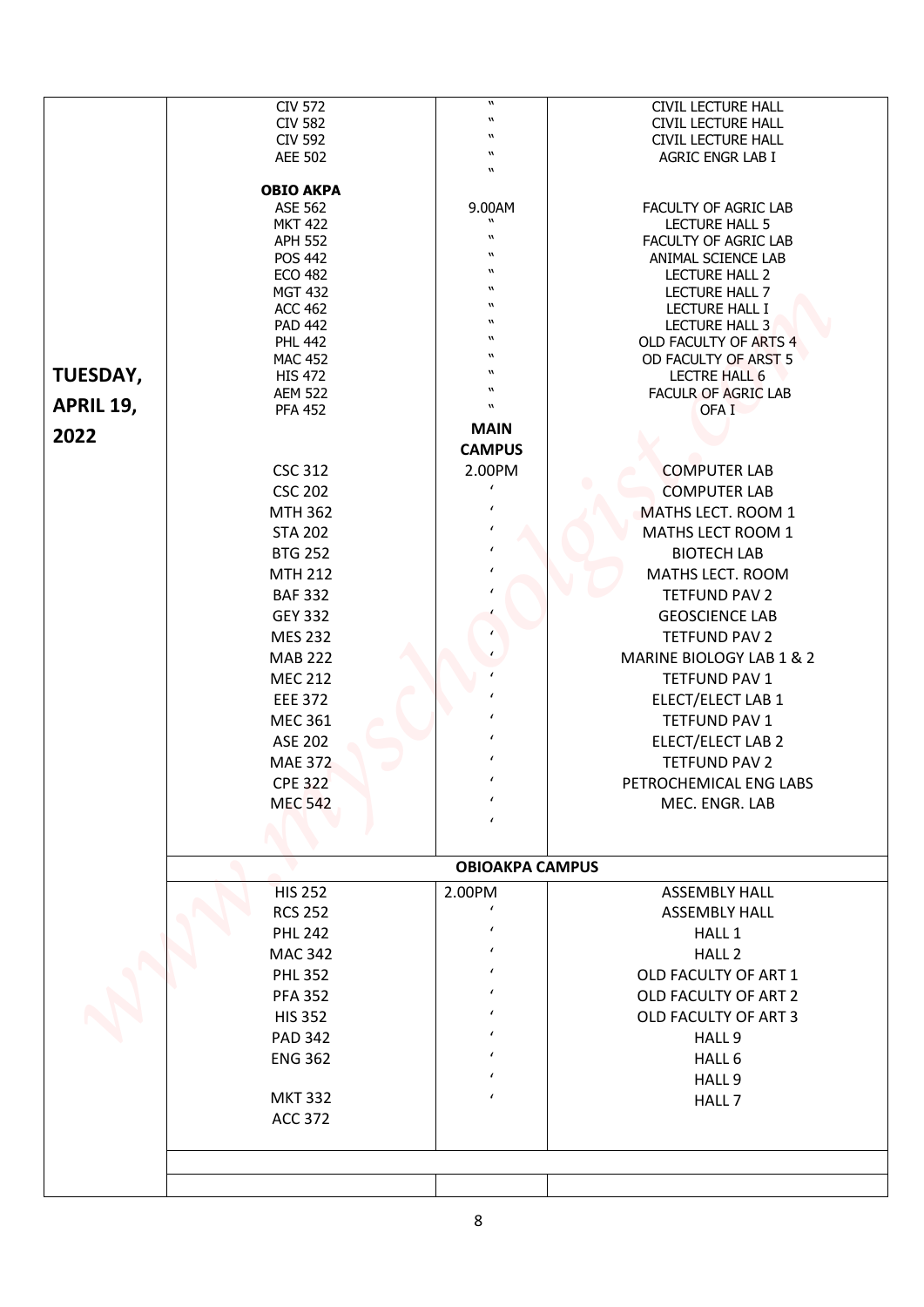|            | <b>MAIN CAMPUS</b>               |                                               |                                             |
|------------|----------------------------------|-----------------------------------------------|---------------------------------------------|
|            | <b>CHM 432</b>                   | 9.00AM                                        | <b>CHEMISTRY LAB</b>                        |
|            | <b>CSC 462</b>                   |                                               | COMPUTER SC. HARDWARE LAB                   |
|            | <b>BTG 412</b>                   | $\boldsymbol{n}$                              | <b>GENETIC/BIOTECH LAB I</b>                |
|            | <b>MCB 404</b>                   | $\boldsymbol{\mathsf{M}}$                     | MCB LAB 2                                   |
|            | <b>BOT 462</b>                   | $\boldsymbol{v}$<br>$\mathbf{u}$              | <b>BOT LAB I</b>                            |
|            | <b>EEC 522</b>                   | $\boldsymbol{v}$                              | ELECT/ELECT LAB<br>ELECT/ELECT LAB          |
|            | <b>EEC 552</b><br><b>AEE 552</b> | $\boldsymbol{v}$                              | AGRIC ENGR LAB I                            |
|            | <b>AEE 582</b>                   | $\boldsymbol{v}$                              | AGRIC ENGR LAB II                           |
|            | <b>CPE 582</b>                   | $\boldsymbol{v}$                              | <b>CHEMICAL ENGR LAB</b>                    |
|            | <b>CPE 562</b>                   | $\boldsymbol{v}$                              | <b>CHEMICAL ENGR LAB</b>                    |
|            | <b>EEE 562</b>                   | $\boldsymbol{v}$<br>$\boldsymbol{v}$          | ELECT/ELECT LAB                             |
|            | <b>EEC 572</b>                   | $\mathbf{u}$                                  | ELECT/ELECT LAB<br><b>CHEMICAL ENGR LAB</b> |
|            | <b>CPE 544</b><br><b>APH 542</b> | $\boldsymbol{v}$                              | <b>AGRIC ENGR ROOM I</b>                    |
|            | <b>GEY 421</b>                   | $\boldsymbol{v}$                              | <b>GEOLOGY LAB</b>                          |
|            | <b>EPM 542</b>                   | $\boldsymbol{v}$                              | ELECT/ELECT LAB                             |
|            | <b>SED 442</b>                   | $\mathbf{u}$<br>W                             | <b>AUDITORIUM</b>                           |
|            | <b>MEC 544</b>                   | $\mathbf{u}$                                  | MECHANICAL ENGR LAB                         |
|            |                                  |                                               |                                             |
|            |                                  |                                               |                                             |
|            | <b>OBIO AKPA</b>                 |                                               |                                             |
| WEDNESDAY, | <b>APH 562</b>                   | 9.00AM<br>$\boldsymbol{v}$                    | ANIMAL SCIENCE LAB<br>FACULTY OF AGRIC LAB  |
| APRIL 20,  | <b>AEM 512</b><br><b>ACH 562</b> | $\boldsymbol{v}$                              | <b>CROP SCIENCE LAB</b>                     |
|            | <b>MKT 442</b>                   | $\boldsymbol{n}$                              | <b>LECTURE HALL 5</b>                       |
| 2022       | <b>AEC 512</b>                   | w                                             | LECTURE HALL I                              |
|            | <b>POS 452</b>                   | $\boldsymbol{\mathsf{M}}$                     | LECTURE HALL 2                              |
|            | <b>ECO 422</b>                   | $\boldsymbol{\mathsf{u}}$<br>$\boldsymbol{w}$ | LECTURE HALL 7<br><b>LECTURE HALL</b>       |
|            | <b>HIS 482</b><br><b>MAC 402</b> | $\boldsymbol{n}$                              | OFA <sub>5</sub>                            |
|            |                                  | <b>MAIN</b>                                   |                                             |
|            |                                  | <b>CAMPUS</b>                                 |                                             |
|            | <b>CSC 212</b>                   | 2.00PM                                        | <b>COMPUTER LAB</b>                         |
|            | <b>CSC 352</b>                   |                                               | <b>COMPUTER LAB</b>                         |
|            | <b>MTH 252</b>                   | $\epsilon$                                    | MATHS LECT. ROOM                            |
|            | <b>MTH 303</b>                   | $\epsilon$                                    | MATHS LECT. ROOM                            |
|            | <b>STA 232</b>                   | $\epsilon$                                    | MATHS LECT. ROOM                            |
|            | <b>EEE 322</b>                   | $\epsilon$                                    | ELECT/ELECT LAB 1                           |
|            | <b>MEC 312</b>                   | $\epsilon$                                    | <b>MEC LAB</b>                              |
|            | <b>AEE 322</b>                   | $\epsilon$                                    | ELECT/ELECT LAB 2                           |
|            | <b>MAE 362</b>                   | $\epsilon$                                    | <b>CIVIL LAB</b>                            |
|            | <b>PET 312</b>                   | $\epsilon$                                    | ELECT/ELECT LAB 2                           |
|            | <b>CPE 362</b>                   | $\epsilon$                                    | CHEM/PETROCHEM LAB                          |
|            | <b>EEE 212</b>                   |                                               | <b>AUDITORIUM</b>                           |
|            | <b>CIV 222</b>                   | $\epsilon$                                    | <b>CIVIL LAB</b>                            |
|            | <b>MAE 212</b>                   | $\epsilon$                                    | MEC LAB                                     |
|            | <b>GBT 232</b>                   | $\epsilon$                                    | ZOOLOGY LAB                                 |
|            | <b>BTG 212</b>                   |                                               | BIO LAB 1 & 2, BTG LABS                     |
|            | <b>MAB 222</b>                   |                                               | MARINE BIOLOGY LAB 1                        |
|            |                                  |                                               |                                             |
|            | <b>MCB 206</b><br><b>GEY 224</b> | $\epsilon$                                    | MCB LAB 1                                   |
|            |                                  |                                               | <b>GEOSCIENCE LABS</b>                      |
|            |                                  | <b>OBIOAKPA CAMPUS</b>                        |                                             |
|            | <b>HIS 262</b>                   | 2.00PM                                        | OLD FACULTY OF ART 1                        |
|            | <b>RCS 262</b>                   | $\boldsymbol{\theta}$                         | OLD FACULTY OF ART 2                        |
|            | <b>PHL 232</b>                   | $\pmb{\prime}$                                | OLD FACULTY OF ART 3                        |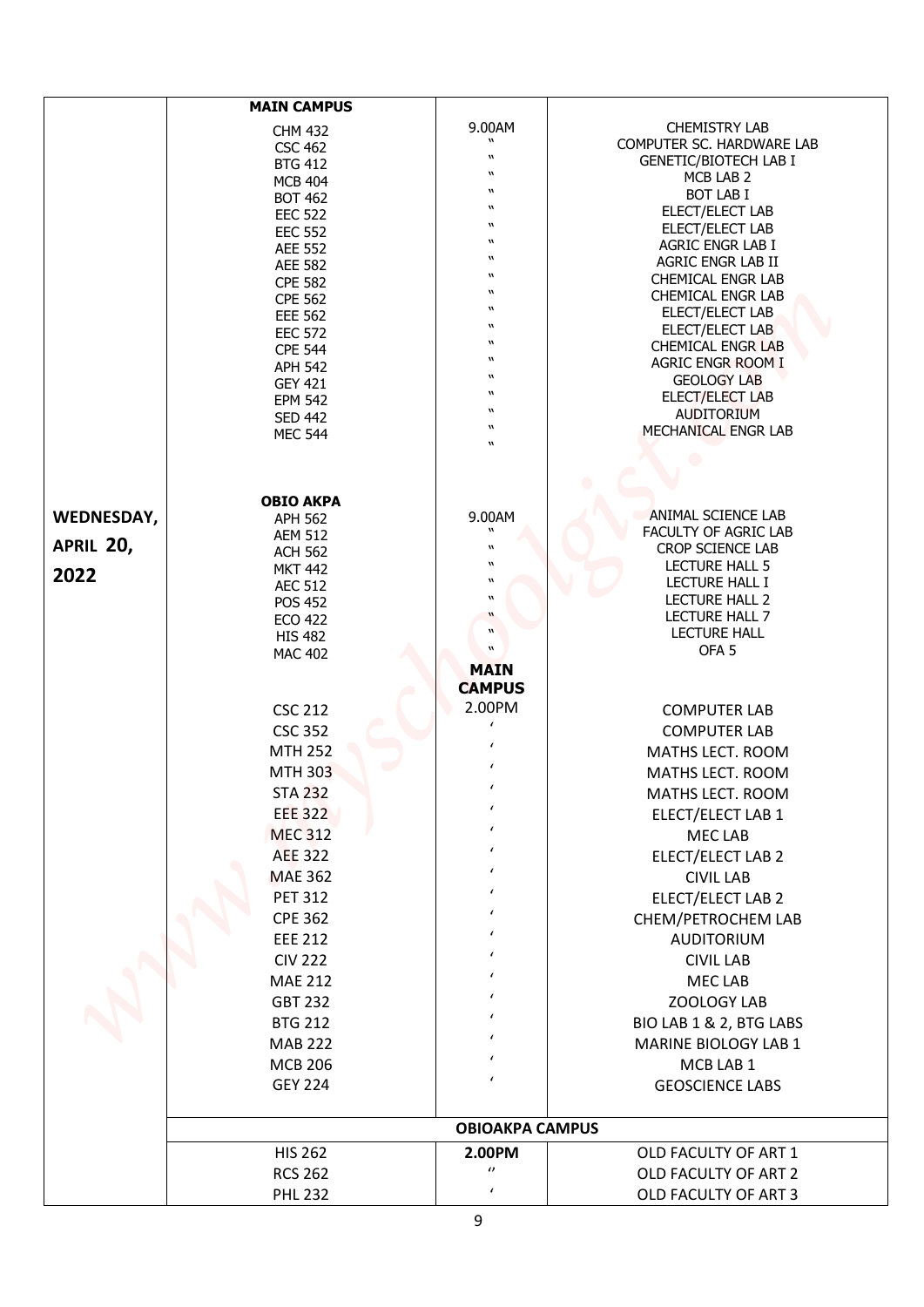|                       | <b>MAC 352</b>                   | $\pmb{\prime}$            | <b>ASSEMBLY HALL</b>                       |
|-----------------------|----------------------------------|---------------------------|--------------------------------------------|
|                       | <b>PHL 362</b>                   | $\epsilon$                | <b>HALL 1 &amp; 2</b>                      |
|                       | <b>PFA 362</b>                   | $\epsilon$                | HALL <sub>3</sub>                          |
|                       | <b>HIS 362</b>                   | $\pmb{\prime}$            | HALL 4                                     |
|                       | <b>PAD 352</b>                   | $\blacksquare$            | HALL 5                                     |
|                       |                                  | $\pmb{\prime}$            |                                            |
|                       | <b>AGR 212</b>                   |                           | AGRIC HALL 1,2.3                           |
|                       | <b>AEM 312</b>                   | $\epsilon$                | AGRIC HALL 1,2.3                           |
|                       | <b>ACH 322</b>                   | $\epsilon$                | AGRIC HALL 1,2.3                           |
|                       | <b>BAF 102</b>                   | $\epsilon$                | <b>ASSEMBLY HALL</b>                       |
|                       | POS 112                          | $\epsilon$                | HALL 1,2,3, AND 5                          |
|                       | <b>MGT 242</b>                   | $\epsilon$                | <b>HALL 7 &amp; 4</b>                      |
|                       | <b>ECO 212</b>                   | $\epsilon$                | HALL <sub>1</sub>                          |
|                       | <b>POS 242</b>                   | $\epsilon$                | HALL <sub>8</sub>                          |
|                       | <b>PFA 122</b>                   | $\epsilon$                | <b>TETFUND</b>                             |
|                       | <b>MAC 122</b>                   | $\epsilon$                | <b>ASSEMBLY HALL</b>                       |
|                       | <b>RCS 132</b>                   | $\epsilon$                | <b>TETFUND</b>                             |
|                       | <b>PHL 142</b>                   | $\epsilon$                | <b>OLD FACULTY OF ART 2</b>                |
|                       | <b>ENG 142</b>                   | $\epsilon$                | <b>OLD FACULTY OF ART 3</b>                |
|                       | <b>HIS 132</b>                   | $\epsilon$                | HALL <sub>2</sub>                          |
|                       | <b>MGT 352</b>                   | $\pmb{\prime}$            | HALL 9                                     |
|                       | <b>PAD 252</b>                   | $\epsilon$                | HALL <sub>2</sub>                          |
|                       | <b>ECO 362</b>                   | $\epsilon$                | HALL 7                                     |
|                       | POS 312                          | $\epsilon$                | HALL 6                                     |
|                       | <b>ENG 252</b>                   | $\epsilon$                | Q/BB                                       |
|                       |                                  | <b>MAIN CAMPUS</b>        |                                            |
|                       | <b>CHM 422</b>                   | 9.00AM                    | <b>CHEMISTRY LAB</b>                       |
|                       | <b>EPM 532</b>                   | $\boldsymbol{v}$          | PETROCHEM ENGR LABS                        |
|                       | <b>SED 452</b><br><b>AEE 592</b> | $\boldsymbol{n}$          | EDU LECT. HALL<br>AGRIC ENGR LAB II        |
|                       | <b>MEC 592</b>                   | $\boldsymbol{v}$          | MECHANICAL ENGR LAB                        |
|                       | <b>CSC 472</b>                   | $\boldsymbol{v}$          | <b>COMPUTER LAB</b>                        |
|                       | <b>OBIO AKPA</b>                 | w<br>$\boldsymbol{n}$     |                                            |
|                       | <b>ECO 432</b>                   | 9.0AM                     |                                            |
|                       | <b>ASE 542</b>                   | $\boldsymbol{\mathsf{M}}$ | LECTURE HALL 7<br>FACULTY OF AGRIC LAB     |
|                       | <b>AEM 582</b>                   | W<br>$\boldsymbol{v}$     | FACULTY OF AGRIC LAB                       |
|                       | <b>MAC 412</b>                   | $\boldsymbol{v}$          | OFA <sub>5</sub>                           |
|                       |                                  |                           |                                            |
|                       |                                  | <b>MAIN</b>               |                                            |
|                       | <b>CSC 102</b>                   | <b>CAMPUS</b>             |                                            |
|                       | <b>CSC 122</b>                   | 2.00PM                    | TETFUND PAV 1                              |
|                       | <b>CSC 342</b>                   | $\epsilon$                | <b>COMPUTER LAB</b><br><b>COMPUTER LAB</b> |
|                       | MTH 216                          | $\epsilon$                | MATHS LECT. ROOM                           |
|                       | <b>ECO 362</b>                   | $\epsilon$                | TETFUND PAV 1                              |
|                       | <b>GEY 102</b>                   | $\epsilon$                | <b>GEOLOGY LAB</b>                         |
| THURSDAY,             | <b>GEY 372</b>                   | $\epsilon$                | <b>GEOSCIENCE LAB</b>                      |
| <b>APRIL 21, 2022</b> | <b>MTH 202</b>                   | $\epsilon$                | MATHS LECT. ROOM                           |
|                       | <b>STA 362</b>                   | $\epsilon$                | TETFUND PAV 1                              |
|                       | <b>EDU 112</b>                   | $\epsilon$                | EDU LECT. HALLS                            |
|                       | <b>MSS 242</b>                   | $\epsilon$                | CHEM. LABS                                 |
|                       | <b>EEE 332</b>                   | $\iota$                   | ELECT/ELECT LAB 1                          |
|                       | <b>CIV 332</b>                   | $\epsilon$                | <b>TETFUND PAV 2</b>                       |
|                       | <b>MAE 382</b>                   |                           | MARINE ENGR LABS/LECT. HALLS               |
|                       |                                  |                           |                                            |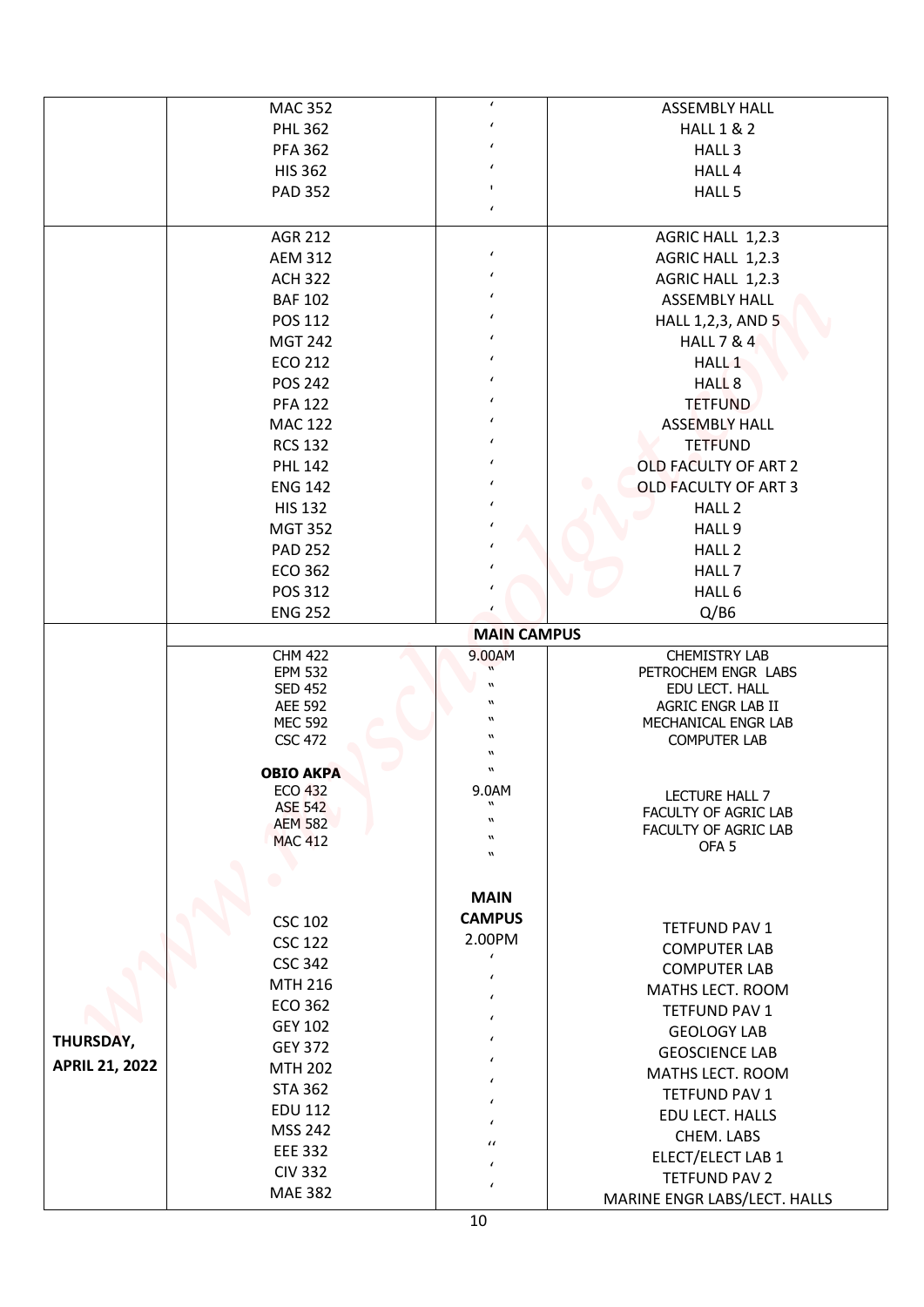|                      | <b>CPE 332</b>                   | $\pmb{\prime}$                       | <b>CHEM. ENGR LABS</b>                          |
|----------------------|----------------------------------|--------------------------------------|-------------------------------------------------|
|                      | <b>MEC 222</b>                   | $\pmb{\prime}$                       | TETFUND PAV 1, MEC ENGR. LABS,                  |
|                      | <b>BTG 204</b>                   | $\epsilon$                           | <b>BOTANY LAB 1</b>                             |
|                      | <b>CPE 212</b>                   | $\pmb{\prime}$                       | PHYSICS LAB                                     |
|                      | <b>AEE 212</b>                   | $\epsilon$                           | ELECT/ELECT LAB 2                               |
|                      | <b>BIO 212</b>                   | $\pmb{\prime}$                       | BIO, ZOO, BOT LABS                              |
|                      |                                  |                                      |                                                 |
|                      |                                  | <b>OBIOAKPA CAMPUS</b>               |                                                 |
|                      | <b>FLL 102</b>                   | 2.00PM<br>$\epsilon$                 | <b>TETFUND PAV</b>                              |
|                      | <b>AEM 322</b>                   | $\epsilon$                           | AGRIC HALL 1,2,3                                |
|                      | <b>ASE 352</b>                   |                                      | AGRIC HALL 1,2,3                                |
|                      | <b>BTA 312</b>                   | $\epsilon$                           | HALL <sub>8</sub>                               |
|                      | <b>BAF 112</b>                   | $\epsilon$                           | HALL <sub>4</sub>                               |
|                      | <b>ECO 112</b>                   | $\epsilon$                           | HALL 9                                          |
|                      | <b>POS 132</b>                   | $\epsilon$                           | <b>HALL 1,2</b>                                 |
|                      | <b>MGT 252</b>                   | $\epsilon$                           | <b>HALL 4 &amp; 7</b>                           |
|                      | <b>BAF 102</b>                   | $\epsilon$                           | <b>HALL 1</b>                                   |
|                      | <b>STA 112</b>                   | $\epsilon$                           | HALL 5                                          |
|                      | <b>PFA 132</b>                   | $\epsilon$                           | <b>TETFUND</b>                                  |
|                      | <b>RCS 142</b>                   |                                      | OLD FACULTY OF ART 2                            |
|                      | <b>ENG 142</b>                   |                                      | <b>ASSEMBLY HALL</b>                            |
|                      | <b>HIS 142</b>                   |                                      | <b>ASSEMBLY HALL</b>                            |
|                      | <b>ECO 302</b>                   |                                      | HALL 7                                          |
|                      |                                  |                                      |                                                 |
|                      | <b>PFA 272</b>                   |                                      | OLD FACULTY OF ART 3                            |
|                      | <b>MAC 252</b>                   |                                      | <b>ASSEMBLY HALL</b>                            |
|                      | <b>HIS 272</b>                   |                                      | OLD FACULTY OF ART 5                            |
|                      | <b>HIS 282</b>                   |                                      | HALL <sub>3</sub>                               |
|                      | <b>HIS 292</b>                   | $\pmb{\prime}$                       | HALL 6                                          |
|                      | <b>RCS 272</b>                   | $\epsilon$                           | <b>ASSEMBLY HALL</b>                            |
|                      | <b>MAC 362</b>                   | $\epsilon$                           | <b>ASSEMBLY HALL</b>                            |
|                      | <b>PFA 372</b>                   | $\epsilon$                           | OLD FACULTY OF ART 4                            |
|                      |                                  |                                      |                                                 |
|                      |                                  | <b>MAIN CAMPUS</b>                   |                                                 |
|                      | <b>CHM 426</b><br><b>CHM 434</b> | 9.00AM<br>W                          | <b>CHEMISTRY LABS</b>                           |
|                      | <b>CHM 458</b>                   | $\boldsymbol{u}$                     | <b>CHEMISTRY LABS</b><br><b>CHEMISTRY LAB 3</b> |
|                      | <b>EPM 522</b>                   | w                                    | ELECT/ELECT LAB                                 |
|                      | <b>SED 412</b>                   | w                                    | EDU LECTURE ROOM                                |
|                      | <b>MEC 514</b>                   | W<br>$\boldsymbol{v}$                | MECHANICAL ENGR LAB                             |
|                      | AEE 562<br><b>CHM 414</b>        | W                                    | AGRIC ENGR LAB II                               |
|                      |                                  | $\boldsymbol{v}$                     | <b>CHEMISTRY LAB</b>                            |
|                      | <b>OBIO AKPA</b>                 |                                      | LECTURE HALL 7                                  |
|                      | <b>ECO 462</b>                   | 9.00AM                               | FACULTY OF AGRIC LAB                            |
| <b>FRIDAY, APRIL</b> | <b>AEM 572</b>                   | $\boldsymbol{v}$<br>$\boldsymbol{n}$ |                                                 |
| 22, 2022             |                                  |                                      |                                                 |
|                      |                                  | <b>MAIN</b>                          |                                                 |
|                      |                                  |                                      | COMP. SCIENCE LABS/EDU LECT. HALLS              |
|                      | <b>CSC 152</b>                   | <b>CAMPUS</b>                        | MATHS LECT. ROOM                                |
|                      | <b>MTH 342</b>                   | 2.00PM<br>$\epsilon$                 |                                                 |
|                      | <b>BCM 282</b>                   |                                      | MCB, ZOO, MARINE LABS<br>ELECT/ELECT LAB        |
|                      |                                  | $\epsilon$                           |                                                 |
|                      |                                  |                                      |                                                 |
|                      | <b>EEE 312</b>                   | $\epsilon$                           | MEC. ENG. LAB                                   |
|                      | <b>MEC 322</b><br><b>CIV 342</b> | $\epsilon$                           | TETFUND PAV. 2                                  |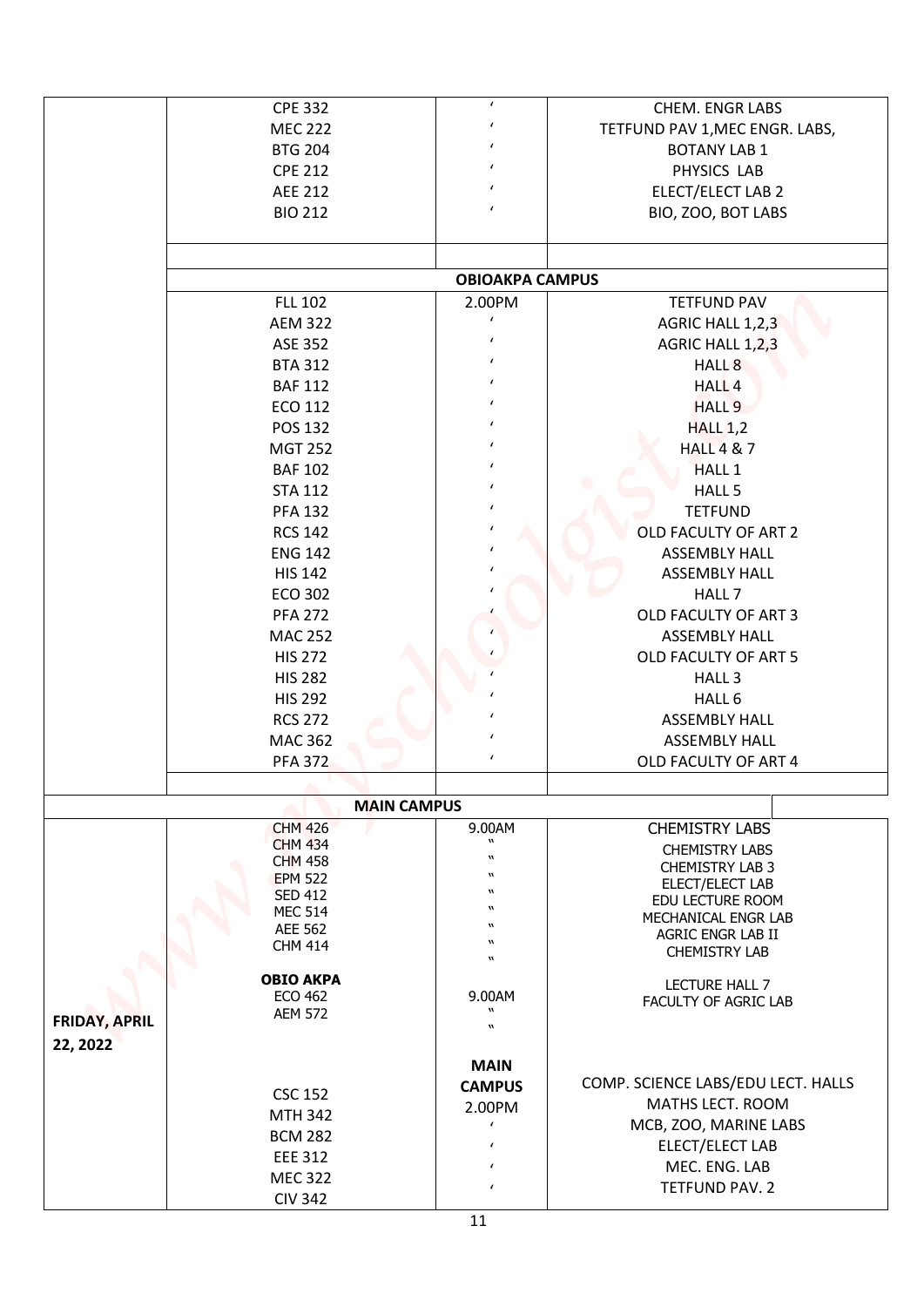|           | <b>CPE 342</b>                   | $\pmb{\prime}$               | TETFUND PAV 1, AUDITORIUM,                  |
|-----------|----------------------------------|------------------------------|---------------------------------------------|
|           | <b>ENG 222</b>                   | $\pmb{\prime}$               | PHY LABS 1,2,3, & LECT. HALL/ CHM LABS      |
|           | <b>PHY 132</b>                   | $\epsilon$                   | MATHS LECT. ROOM                            |
|           | <b>MTH 232</b>                   | $\epsilon$                   | <b>BOTANY LAB</b>                           |
|           | <b>BOT 272</b>                   | $\epsilon$                   | <b>COMPUTER LAB</b>                         |
|           | <b>CSC 362</b>                   | $\pmb{\prime}$               | <b>GEOLOGY LABS</b>                         |
|           | <b>GEY 112</b>                   | $\prime$                     |                                             |
|           |                                  |                              |                                             |
|           |                                  | <b>OBIOAKPA CAMPUS</b>       |                                             |
|           | <b>SOC 102</b>                   | 2.00PM                       | OLD FACULTY OF ART 1,2                      |
|           | <b>AEM 332</b>                   | $\pmb{\prime}$               | AGRIC HALL 1,2,3                            |
|           | <b>GRP 202</b>                   | $\pmb{\prime}$               | HALL <sub>7</sub>                           |
|           | <b>SOC 242</b>                   | $\epsilon$                   | <b>HALL 1</b>                               |
|           | <b>POS 212</b>                   | $\pmb{\prime}$               | <b>HALL 8</b>                               |
|           | <b>PSY 242</b>                   | $\epsilon$                   | <b>HALL 2</b>                               |
|           | <b>GRP 122</b>                   | $\epsilon$                   | HALL <sub>3</sub>                           |
|           | <b>SOC 122</b>                   | $\epsilon$                   | HALL 4                                      |
|           | <b>POS 102</b>                   |                              | HALL 1                                      |
|           | <b>PFA 142</b>                   | $\pmb{\prime}$               | OLD FACULTY OF ART 5                        |
|           | <b>RCS 152</b>                   |                              | <b>TETFUND</b>                              |
|           | <b>HIS 152</b>                   |                              | OLD FACULTY OF ART 4                        |
|           | <b>PFA 262</b>                   |                              | $Q/B$ 6                                     |
|           | <b>PFA 282</b>                   |                              | <b>ASSEMBLY HALL</b>                        |
|           | <b>MAC 282</b>                   |                              | $Q/B$ 6                                     |
|           | <b>PHL 212</b>                   |                              | OFA <sub>3</sub>                            |
|           | <b>MGT 342</b>                   |                              | <b>HALL 1, 2, AND 3</b>                     |
|           | <b>MAC 102</b>                   |                              | HALL 9                                      |
|           |                                  |                              |                                             |
|           |                                  |                              |                                             |
|           | <b>EDU 412</b>                   | <b>MAIN CAMPUS</b><br>9.00AM | AUDITORIUM                                  |
|           | <b>MEC 548</b>                   | $\boldsymbol{n}$             | MECHANICAL ENGR LAB                         |
|           | <b>CPE 544</b>                   | $\boldsymbol{n}$             | CHEMICAL ENGR LAB                           |
|           | <b>CPE 562</b>                   | $\boldsymbol{v}$             | <b>CHEMICAL ENGR LAB</b>                    |
|           | <b>CPE 538</b>                   | w<br>$\boldsymbol{v}$        | CHEMICAL ENGR LAB                           |
|           | <b>CPE 554</b><br><b>EEC 572</b> | $\boldsymbol{v}$             | CHEMICAL ENGR LAB<br>ELECT/ELECT LAB        |
|           | <b>CHM 428</b>                   | w                            | <b>CHEMISTRY LAB</b>                        |
|           | <b>EDU 422</b>                   | $\boldsymbol{v}$             | EDU LECTURE HALL                            |
|           | <b>MEC 562</b>                   | w<br>$\mathbf{u}$            | MECHANICAL ENGR LAB                         |
|           |                                  | <b>MAIN</b>                  |                                             |
|           |                                  | <b>CAMPUS</b>                |                                             |
|           | <b>EDU 122</b>                   | 2.00PM                       | TETFUND PAV 1                               |
|           | <b>MAB 102</b>                   | $\epsilon$                   | MARINE BIOLOGY LAB 1 & 2                    |
| SATURDAY, | <b>CSC 112</b>                   | $\epsilon$                   | CHEM. LABS                                  |
|           | <b>MTH 182</b>                   | $\epsilon$                   | <b>AUDITORIUM</b>                           |
| APRIL 23, |                                  |                              |                                             |
|           |                                  |                              |                                             |
| 2022      | <b>CSC 282</b><br><b>MEC 342</b> | $\epsilon$<br>$\pmb{\prime}$ | <b>COMPUTER LAB</b><br><b>TETFUND PAV 2</b> |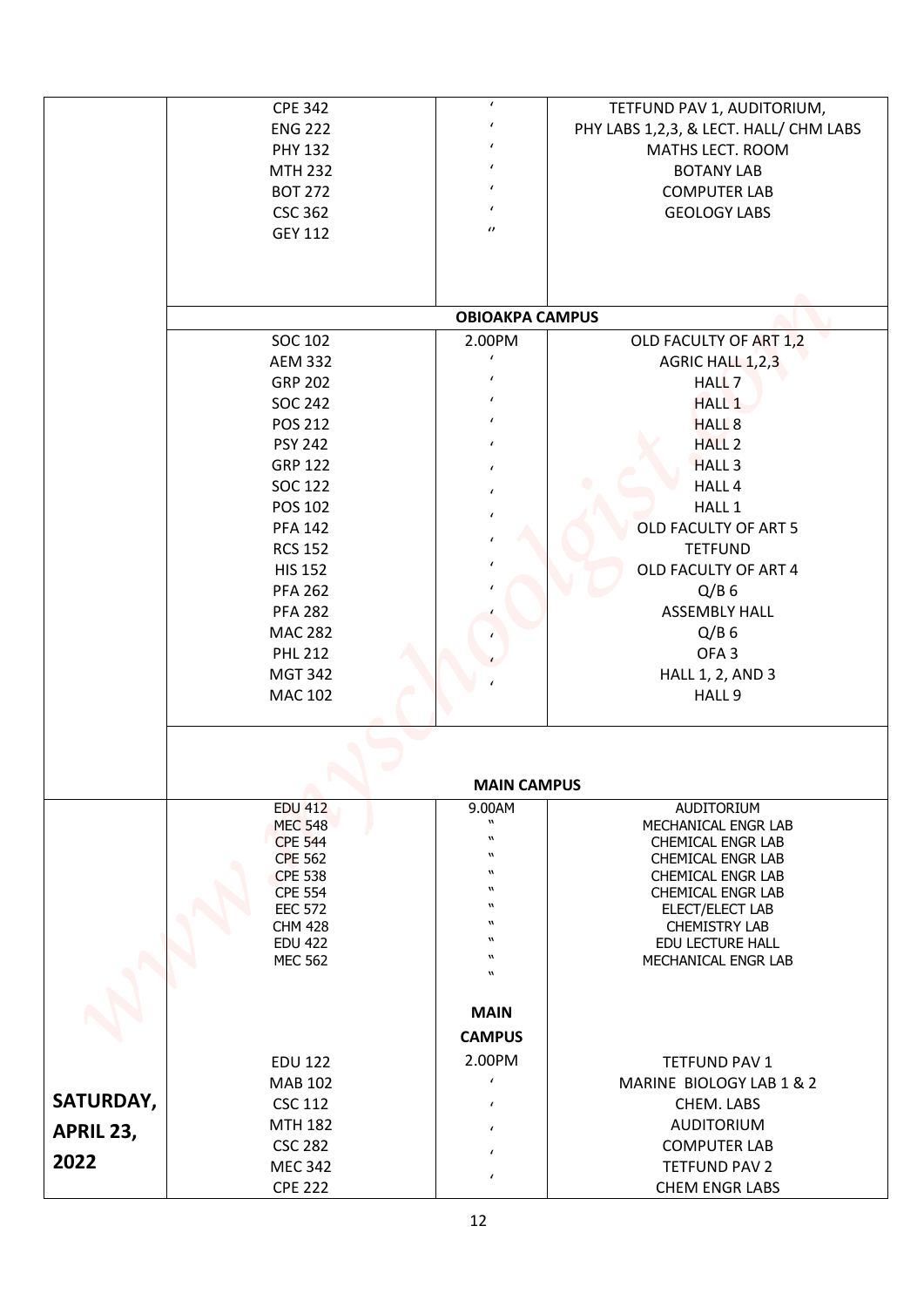|                       | <b>AEE 202</b>                   | $\pmb{\prime}$                   | <b>TETFUND PAV 2</b>                    |
|-----------------------|----------------------------------|----------------------------------|-----------------------------------------|
|                       | <b>CIV 352</b>                   | $\pmb{\prime}$                   | <b>TETFUND PAV 2</b>                    |
|                       | <b>MTH 242</b>                   | $\pmb{\prime}$                   | MATHS LECT. ROOM                        |
|                       | <b>BOT 222</b>                   | $\pmb{\prime}$                   | <b>BOTANY LAB</b>                       |
|                       | <b>CSC 372</b>                   | $\pmb{\prime}$                   | <b>COMPUTER LAB</b>                     |
|                       | <b>STA 352</b>                   | $\pmb{\prime}$                   | <b>MATHS LAB</b>                        |
|                       | <b>CIV 212</b>                   |                                  | <b>CIVIL LAB</b>                        |
|                       | <b>EEE 352</b>                   | $\epsilon$                       | ELEC/ELEC LABS/LECT HALLS               |
|                       | <b>PHY 292</b>                   | $\pmb{\prime}$<br>$\pmb{\prime}$ | PHY LECT. HALL/LABS                     |
|                       |                                  |                                  |                                         |
|                       |                                  |                                  |                                         |
|                       |                                  | <b>OBIOAKPA CAMPUS</b>           |                                         |
|                       | <b>ECO 102</b>                   | 2.00PM                           | MSS LECT. HALLS                         |
|                       | <b>HIS 162</b>                   | $\epsilon$                       | <b>TETFUND</b>                          |
|                       | <b>HIS 172</b>                   | $\pmb{\prime}$                   | <b>TETFUND</b>                          |
|                       | <b>HIS 182</b>                   | $\epsilon$                       | $Q/B$ 6                                 |
|                       | <b>RCS 162</b>                   |                                  | OLD FACULTY OF ART 5                    |
|                       | POS 112                          |                                  | HALL 1,2,3 AND 5                        |
|                       | <b>PFA 152</b>                   |                                  | <b>TETFUND</b>                          |
|                       | <b>PFA 282</b>                   |                                  | OFA <sub>1</sub>                        |
|                       | <b>MAC 372</b>                   |                                  | OFA <sub>3</sub>                        |
|                       | <b>PHL 222</b>                   |                                  | <b>ASSEMBLY HALL</b>                    |
|                       | <b>MCA 372</b>                   | $\epsilon$                       | ASSEMBLY HALL, MSS LECT. HALLS          |
|                       | <b>PFA 382</b>                   |                                  | OLD FACULTY OF ART 4                    |
|                       | <b>MGT 302</b>                   | $\pmb{\prime}$                   | HALL 4 AND 7                            |
|                       |                                  |                                  |                                         |
|                       |                                  | <b>MAIN CAMPUS</b>               |                                         |
|                       | <b>MEC 534</b><br><b>PHY 252</b> | 9.00am                           | <b>MEC ENGR LAB</b>                     |
|                       |                                  | $\boldsymbol{\mathcal{U}}$       | TETFUND PAV 1,2, AUDITORIUM,            |
| MONDAY,               |                                  | 2.00PM                           |                                         |
| <b>APRIL 25, 2022</b> | <b>EEE 342</b>                   | $\epsilon$                       | MARINE ENG LECTURE ROOMS                |
|                       | MTH 362                          |                                  | <b>EDU LECTURE HALLS</b>                |
|                       | <b>CSC 382</b>                   | $\epsilon$                       | <b>COMPUTER LABS</b>                    |
|                       | <b>BIO 222</b>                   |                                  | BIO, BOT, ZOO LABS, EDU LECT. HALL      |
|                       | <b>ENG 232</b>                   | $\mathbf{r}$                     | TETFUND PAV 2 & PAV 1, ELECT/ELECT LABS |
|                       |                                  |                                  |                                         |
|                       |                                  | <b>OBIOAKPA CAMPUS</b>           |                                         |
|                       | <b>MAC 382</b>                   | 2.00PM'                          | MSS LECT. HALLS                         |
|                       | <b>POS 122</b>                   |                                  | <b>TETFUND HALL</b>                     |
|                       | <b>FMS 202</b>                   |                                  | <b>AGRIC LABS</b>                       |
|                       |                                  | <b>MAIN CAMPUS</b>               |                                         |
|                       | <b>MEC 564</b><br><b>ENG 211</b> | 9.00AM<br>$\pmb{\mathcal{U}}$    | MEC ENGR LAB                            |
|                       |                                  |                                  |                                         |
|                       | <b>BTG 202</b>                   |                                  | TETFUND PAV 1 &2 EEE LABS, MEC ENG, LAB |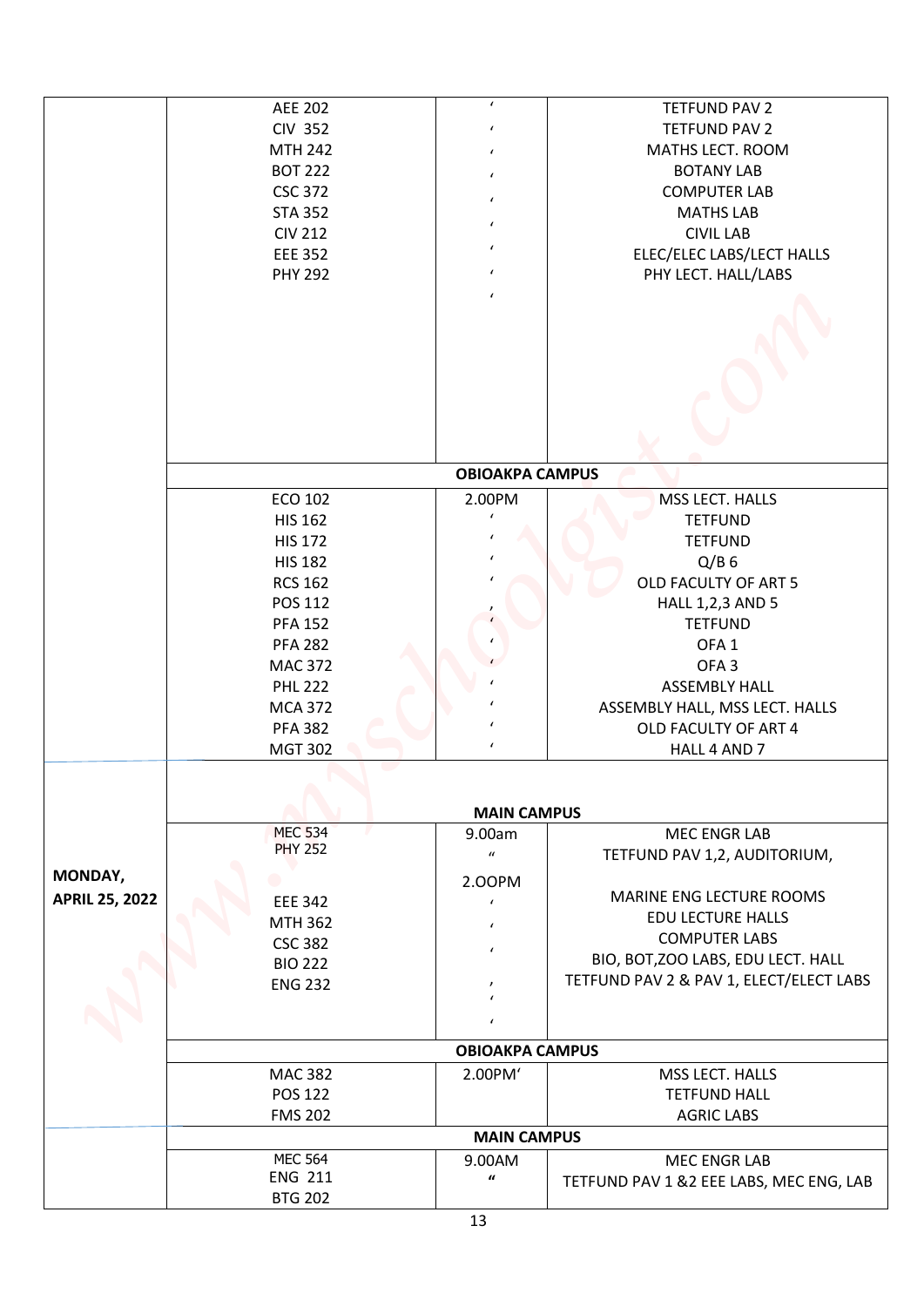| TUESDAY,<br>APRIL 26, | <b>STA 112</b><br><b>EEE 222</b> | $\boldsymbol{\eta}$         | ZOO, MICRO LABS, BTG LABS, MEC LABS<br>AUDITORIUM, PHY LECT HALLS/ LAB |  |  |
|-----------------------|----------------------------------|-----------------------------|------------------------------------------------------------------------|--|--|
|                       |                                  | $\boldsymbol{u}$            | TETFUND PAV 1 & 2, ELECT/ELECT LAB                                     |  |  |
| 2022                  | <b>PHY 282</b>                   |                             |                                                                        |  |  |
|                       | <b>ENG 112</b>                   | 2.00 PM<br>$\boldsymbol{u}$ | PHY LECT ROOMS/ LABS<br>TETFUND PAV 1 & 2, ELECT/AUDITORIUM            |  |  |
|                       |                                  | <b>OBIOAKPA CAMPUS</b>      |                                                                        |  |  |
|                       | <b>STA 112</b>                   | 9.00AM                      |                                                                        |  |  |
|                       | <b>MAC 392</b>                   | 2.00PM                      | ASSEMBLY HALL, MSS LECT. HALLS                                         |  |  |
|                       | <b>FEM 212</b>                   |                             | TETFUND HALL, MSS LECT. HALLS<br>OLD FACULTY OF ART 5                  |  |  |
|                       | AGR 312                          | $\epsilon$                  | AGRIC HALL 1,2,3                                                       |  |  |
|                       | ASE 322                          | $\epsilon$                  | AGRIC HALL 1,2,3                                                       |  |  |
|                       | <b>AGR 352</b>                   | $\epsilon$                  | AGRIC HALL 1,2,3                                                       |  |  |
|                       | <b>ACC 232</b>                   |                             | AGRIC HALL 1,2,3                                                       |  |  |
|                       | <b>MGT 232</b>                   | $\epsilon$                  | <b>HALL 3</b>                                                          |  |  |
|                       | <b>MKT 202</b>                   | $\epsilon$                  | <b>HALL 5</b>                                                          |  |  |
|                       | <b>ECO 242</b>                   | $\epsilon$                  | <b>HALL 3</b>                                                          |  |  |
|                       | <b>POS 232</b>                   | $\epsilon$                  | HALL <sub>2</sub>                                                      |  |  |
|                       | <b>ECO 102</b>                   | $\epsilon$                  | <b>TETFUND</b>                                                         |  |  |
|                       | <b>PFA 112</b>                   |                             | OLD FACULTY OF ART 4                                                   |  |  |
|                       | <b>RCS 122</b>                   |                             | OLD FACULTY OF ART 2                                                   |  |  |
|                       | <b>PHL 132</b>                   |                             | OLD FACULTY OF ART 3                                                   |  |  |
|                       | <b>ELS 122</b>                   |                             | <b>ASSEMBLY HALL</b>                                                   |  |  |
|                       | <b>HIS 122</b>                   |                             | <b>ASSEMBLY HALL</b>                                                   |  |  |
|                       | <b>MGT 342</b>                   |                             | HALL 1,2 AND 3                                                         |  |  |
|                       | <b>PAD 242</b>                   |                             | HALL 9                                                                 |  |  |
|                       | <b>ECO 392</b>                   |                             | HALL 7                                                                 |  |  |
|                       | POS 362                          |                             | HALL 5                                                                 |  |  |
|                       | <b>PFA 252</b>                   | $\epsilon$                  | OLD FACULTY OF ART 1                                                   |  |  |
|                       | <b>MAC 242</b>                   |                             | $Q/B$ 6                                                                |  |  |
|                       | <b>ELS 242</b>                   | $\epsilon$                  | HALL 6                                                                 |  |  |
|                       |                                  | <b>MAIN CAMPUS</b>          |                                                                        |  |  |
| WEDNESDAY,            | <b>CIV 212</b>                   | 9.00AM                      | TETFUND PAV 1 & 2, ELECT/ELECT LAB                                     |  |  |
| <b>APRIL 27</b>       | <b>SED 212</b>                   | $\pmb{\prime}$              | <b>AUDITORIUM</b>                                                      |  |  |
|                       | <b>EDU 212</b>                   | $\epsilon$                  | <b>EDU LECTURE ROOM</b>                                                |  |  |
| 2022                  | <b>CHM 108</b>                   | 2.00PM                      | <b>ALL VENUES</b>                                                      |  |  |
|                       | <b>OBIO AKPA CAMPUS</b>          |                             |                                                                        |  |  |
|                       | <b>CHM 108</b>                   | 2.00PM                      | TETFUND PAV, MSS LECT. HALLS                                           |  |  |
| THUSRDAY,             | <b>MTH 112</b>                   | 9.00AM                      | ALL VENUES (BOTH CAMPUSES)                                             |  |  |
| APRIL 28, 2022        | <b>MEC 232</b>                   | 2.00PM                      | TETFUND PAV 1 & 2, AUDITORIUM,                                         |  |  |
|                       | <b>CSC 204</b>                   | $\epsilon$                  | ELECT/ELCT LABS                                                        |  |  |
|                       | <b>EEE 212</b>                   | $\epsilon$                  | TETFUND PAV 1                                                          |  |  |
|                       |                                  |                             | ELECT/ELECT LABS                                                       |  |  |
| <b>FRIDAY, APRIL</b>  | <b>MEC 212</b>                   | 9.00AM                      | TETFUND PAV 1 & 2, ELECT/ELECT LABS                                    |  |  |
| 29, 2022              | <b>MATH 222</b>                  | 9.00AM                      | <b>AUDITORIUM/PHY LABS</b>                                             |  |  |
|                       | <b>EDU 222</b>                   | 9.00AM                      | <b>EDU LECTURE HALLS</b>                                               |  |  |
|                       | <b>CHM 102</b>                   | 2.00PM                      | ALL VENUES (BOTH CAMPUSES)                                             |  |  |
| SATURDAY,             | MTH 104                          | 9.00AM                      | PAV 1, PAV 2, MARINE, ELECTRICAL,                                      |  |  |
| <b>APRIL 30, 2022</b> |                                  |                             | MECHANICAL AND CIVIL ENGINEERING                                       |  |  |
|                       |                                  |                             | <b>LECTURE HALLS</b>                                                   |  |  |
|                       | <b>STA 342</b>                   | 9.00AM                      | MTHS LECTURE ROOM, EDU LECT. HALLS                                     |  |  |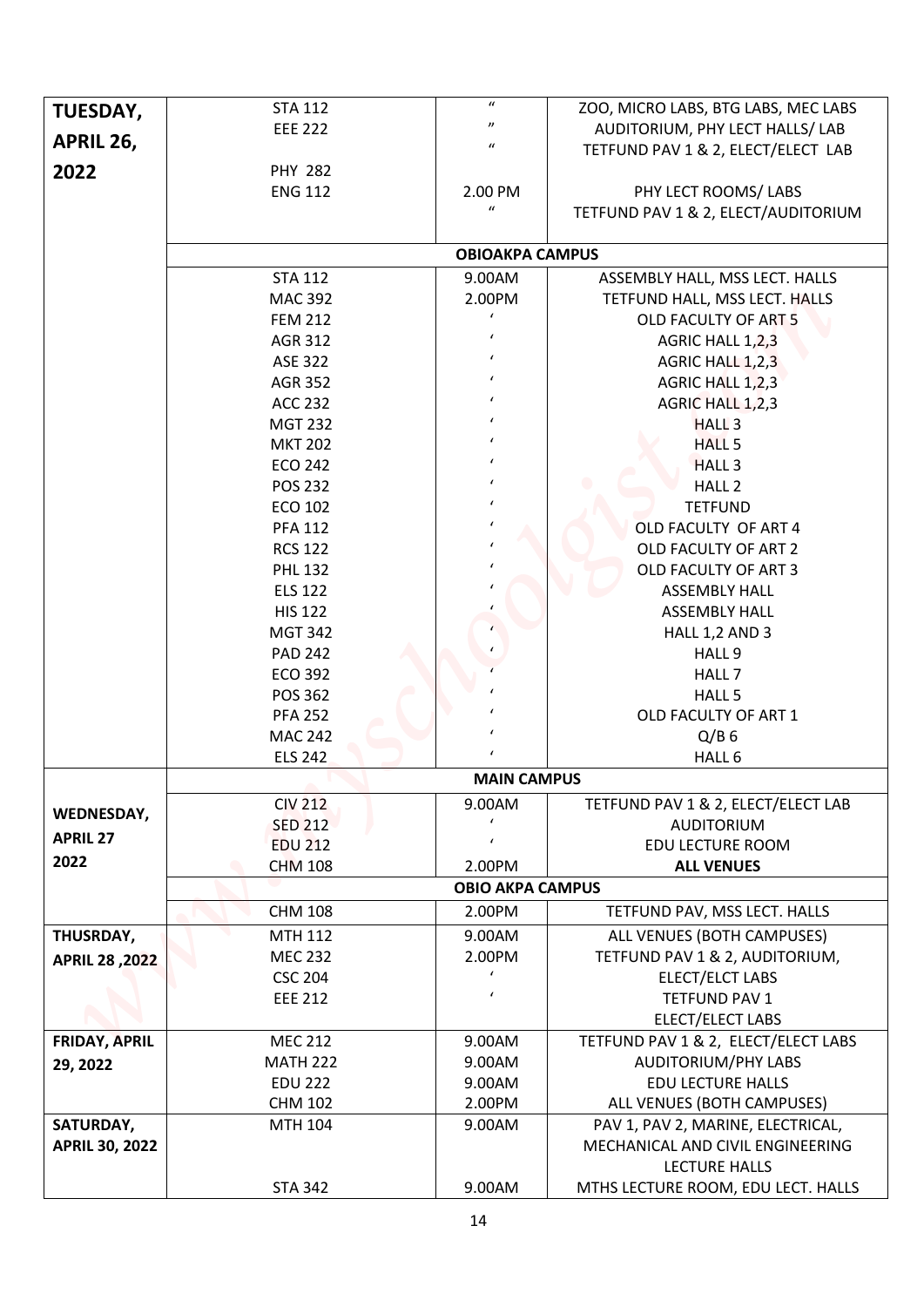|                                 | GSS 102                       | 2.00PM            | All venues (both campuses)                      |
|---------------------------------|-------------------------------|-------------------|-------------------------------------------------|
| TUESDAY,<br><b>MAY 3, 2022</b>  | GSS 112<br><b>PHY 182</b>     | 9.00AM<br>2.00PM  | All venues, (both campuses)<br>$\mathbf{u}$     |
| WEDNESDAY,<br><b>MAY 4 2022</b> | GSS 212/114<br><b>PHY 102</b> | 9.00 AM<br>2.00PM | All venues, (both campuses)<br>$\boldsymbol{u}$ |
| THURSDAY,<br>MAY 5, 2022        | GSS 300<br><b>BIO 102</b>     | 9.00AM<br>2.00PM  | All venues, (both campuses)                     |
| FRIDAY, MAY<br>6, 2022          | GSS 112                       | 9.00AM            | All venues, (both campuses)<br>$\mathbf{u}$     |
|                                 |                               |                   |                                                 |
|                                 | A NSC<br>$\ddot{\phantom{0}}$ |                   |                                                 |